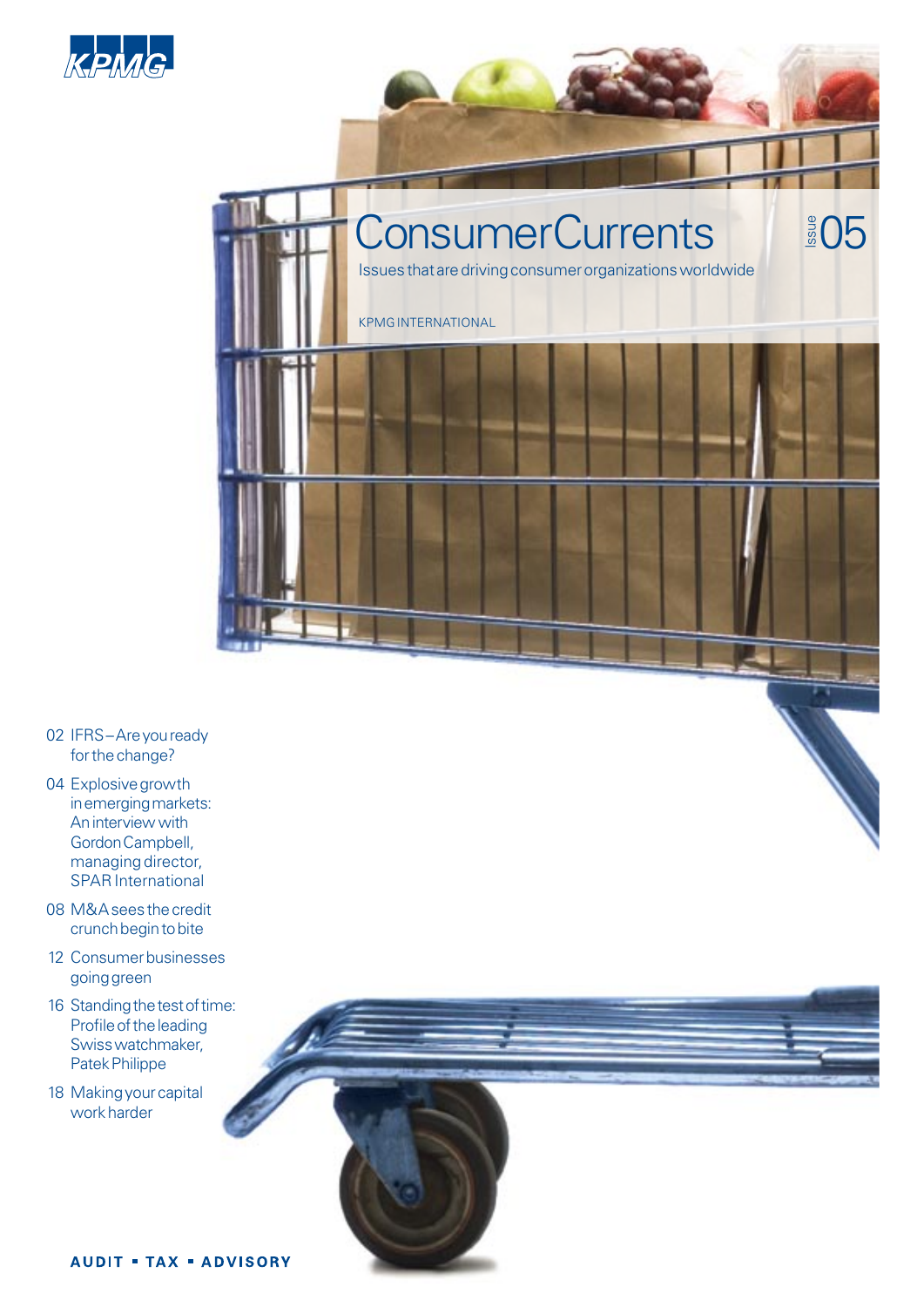# Introduction<br>Welcome to the fifth issue of *ConsumerCurrents*, KPMG

International's monitor of key issues for decision makers in retail and consumer businesses around the world. *ConsumerCurrents* offers new research and commentary on the trends that are driving and shaping consumer organizations today.



Issue 05 goes to press just as the global economy undergoes a sharp change of course After five years of rapid consumption growth, new market expansion and an unprecedented rate of global wealth accumulation, the era of expansion has come to a sudden halt.

This downturn was forecast in the last issue of *ConsumerCurrents* – although in the event, it has proved more violent and more sudden than even the most pessimistic could have expected. Financial volatility and a virtual freeze of global credit markets have been followed by a widespread collapse in investor confidence.

The question now is how these changes will affect the real economy in the months and years to come, and how consumer companies can find growth and profitability in a recessionary world.

Credit has become hard to find: how will the consumer respond? Capital sources have contracted sharply: how will this affect new investment and acquisition activity in the consumer sector? Stock markets in the developed and the emerging economies

have fallen fast: how far will consumer . confidence follow the same downward track? And will expectations of continued growth in the consumer markets of the biggest emerging economies have to be revised downwards?

These are the themes of the latest issue of *ConsumerCurrents*, as we seek to gauge the impact of the financial crisis on the real economy.

Periods of downturn bring technical as well as strategic challenges. One such challenge will be accounting for altered performance under the new regime of international financial reporting standards (IFRS) that a large group of economies are due to adopt – either in whole or in part – between 2009 and 2012. These include companies in some of the world's most important growth economies, including China, India and Brazil, as well as established economies such as the U.S., Canada, Japan and South Korea. Yet KPMG believes that many companies headquartered in these economies may not be sufficiently prepared for the challenge – and that some consumer companies may be particularly vulnerable to the costs of unmanaged change. See page 02.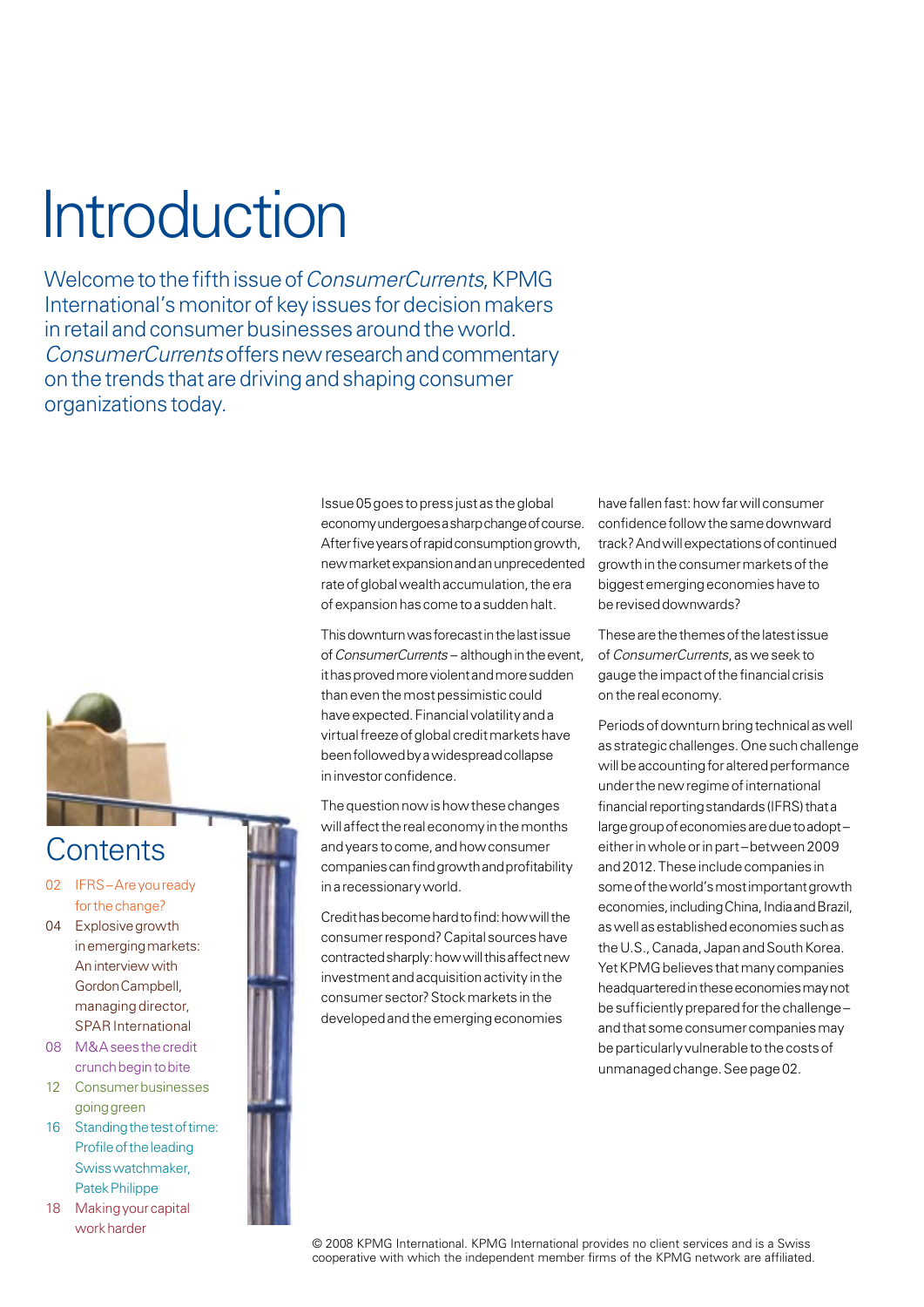

The question now is how "these changes will affect the real economy in the months and years to come, and how consumer companies can find growth and profitability in a recessionary world."

**Neil Austin**  Consumer Markets KPMG in the U.K.

Although consumer staple businesses are usually expected to ride out cyclical downturns, stock markets have sharply marked down the shares of large retailers since the beginning of 2008, as companies have issued profit warnings amid expectations of a protracted period of lower private consumption. On page 04 we interview Gordon Campbell, managing director of SPAR International, the world's biggest chain of general retailers; he explains why SPAR remains upbeat on the prospects for global retail growth.

It is already clear that the new financial reality is likely to have an impact that extends far beyond the short term. One indicator of the extent of the impact on companies' longterm plans for expansion and restructuring can be seen in the downturn in M&A, which KPMG tracks both in historical and forecast terms through analysis of completed deals, and through the 'KPMG M&A Predictor' which quantifies companies' future propensity to engage in mergers and acquisitions. Both measures show a sharp downturn in activity. But as our story on page 08 shows, one consequence of the cooling in overall M&A activity may well be a new emphasis on strategic purchases by consumer companies.

Sustainability is a rising concern for consumer businesses, as companies look for ways of fostering growth that both meets consumer concerns on corporate social responsibility, and that will survive tougher market conditions. Yet sustainability brings to the corporate table many issues that do not usually show up in the profit and loss account. Can consumer companies pursue sustainability and profit? See our story on page 12.

Luxury businesses have been one of the great consumer growth sectors of recent years. But history shows that once a consumer downturn takes firm hold, luxury brands are vulnerable. Some companies have prepared for that eventuality by assiduous brand building in recent years. Now that strategy is about to be tested. In a special profile of luxury watchmaker Patek Philippe on page 16, we ask whether brand power alone can weather the downturn.

As financial conditions get tougher, companies have to work harder to manage their cash and optimize their working capital. Research by KPMG shows that many consumer companies are trying to optimize their cash and working capital to keep financing costs down – yet many of those companies are failing to secure the longterm cost reductions that are within their grasp. In our story on page 18 we look at why: KPMG believes that the growing complexity of supply chains means that companies can no longer focus on internal measures alone to optimize cash management and reduce working capital. They also have to work with suppliers and customers to produce sustainable long-term gains.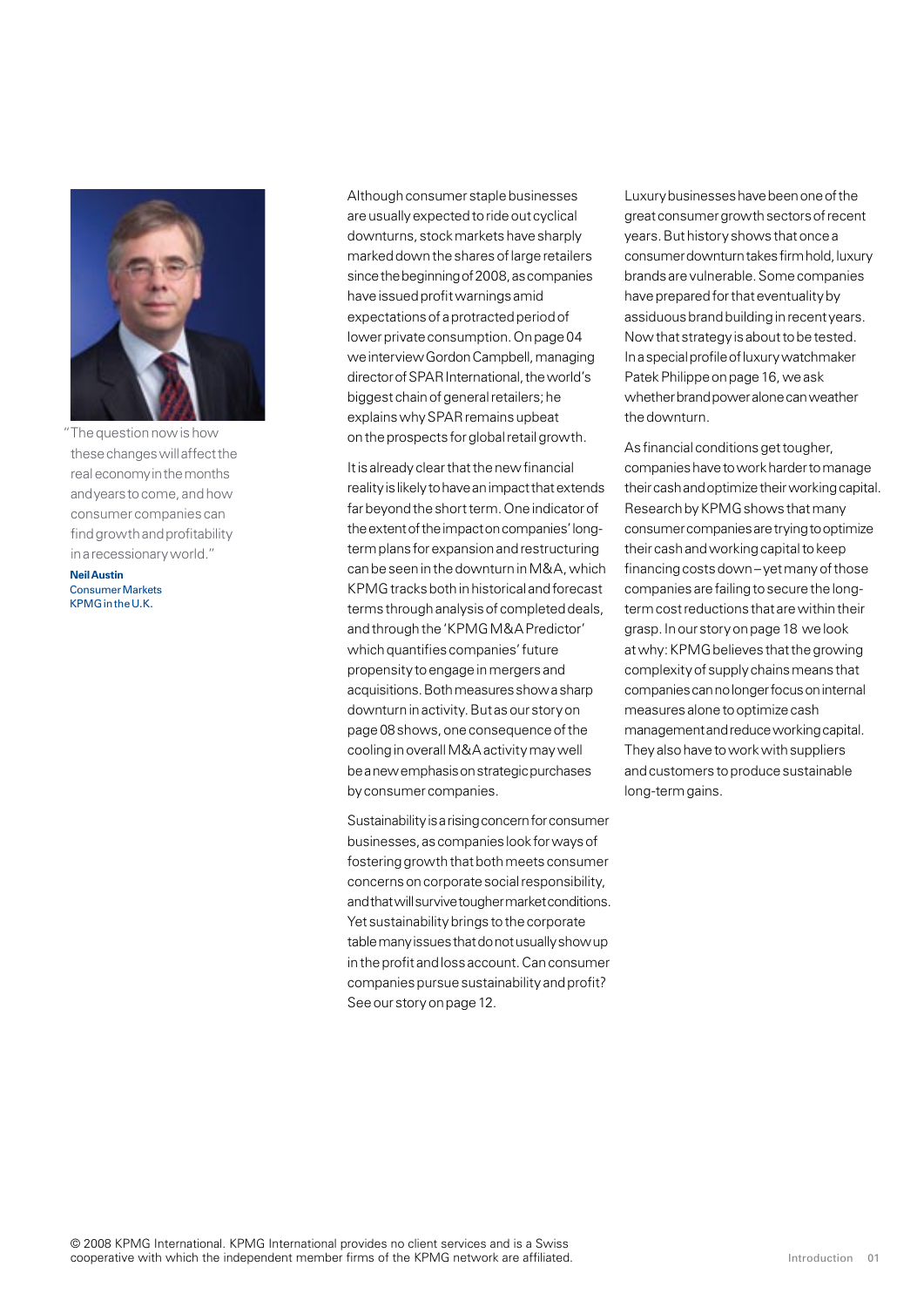### IFRS – Are you ready for the change?

Companies in a large group of economies are due to convert – either wholly or in part – from national financial reporting norms to international financial reporting standards (IFRS) between 2009 and 2012.



These include companies in some of the world's most important growth economies, including China, India and Brazil, as well as established economies such as Canada, Japan and South Korea, with the world's largest economy, the U.S., having recently announced its proposed roadmap for conversion to IFRS. Yet KPMG believes that many companies headquartered in the economies about to convert to IFRS (or incorporate some part of the IFRS approach in national rules) may not be sufficiently prepared for the challenge – and that some consumer companies may be particularly vulnerable to the costs of unmanaged change.

"It is easy for companies to fall into the trap of seeing IFRS as a technical exercise of relevance only in communication of performance to the outside world. But from a practical perspective, the implications are far more wide-reaching in terms of what it means for internal reporting, management incentive plans, banking covenants, tax returns and commercial contracts to highlight but a few areas which will need to be considered from the outset of the conversion process," comments David Matthews, KPMG in the U.K.'s Accounting Advisory Services.

At the same time, the process of conversion can be complex and resource-intensive, not just from the perspective of technical specialists but in the context of resource to implement potentially significant IT

changes necessary to embed IFRS within affected systems. And all of this at a time when companies are likely to be looking to manage headcount and reduce cost.

"Some companies seem unaware of just how big a job this is and are in danger of starting the conversion process too late," says Johannes Siemes, Head of Consumer Markets, KPMG in Germany. "As far as the published IFRS financial information is concerned, companies only get one shot at this, so they must get it right."

And for those companies undergoing IFRS conversion today, the stakes are higher than before. Financial markets remain exceptionally volatile, and investors are unforgiving of companies that announce unexpected financial bad news. Says Daryll Jackson, Head of Consumer Markets, KPMG in South Africa: "imagine how the markets – in their current state – would react if a company were forced to restate their results because of failings in converting to IFRS. Yet I believe that there is a very real likelihood of this happening."

IFRS conversion is a challenge for all companies, but there is evidence that some consumer companies may find particular challenges in the transition. For example, large retailers with businesses that are widely distributed geographically have told KPMG firms that IFRS presents challenges that require meticulous preparation.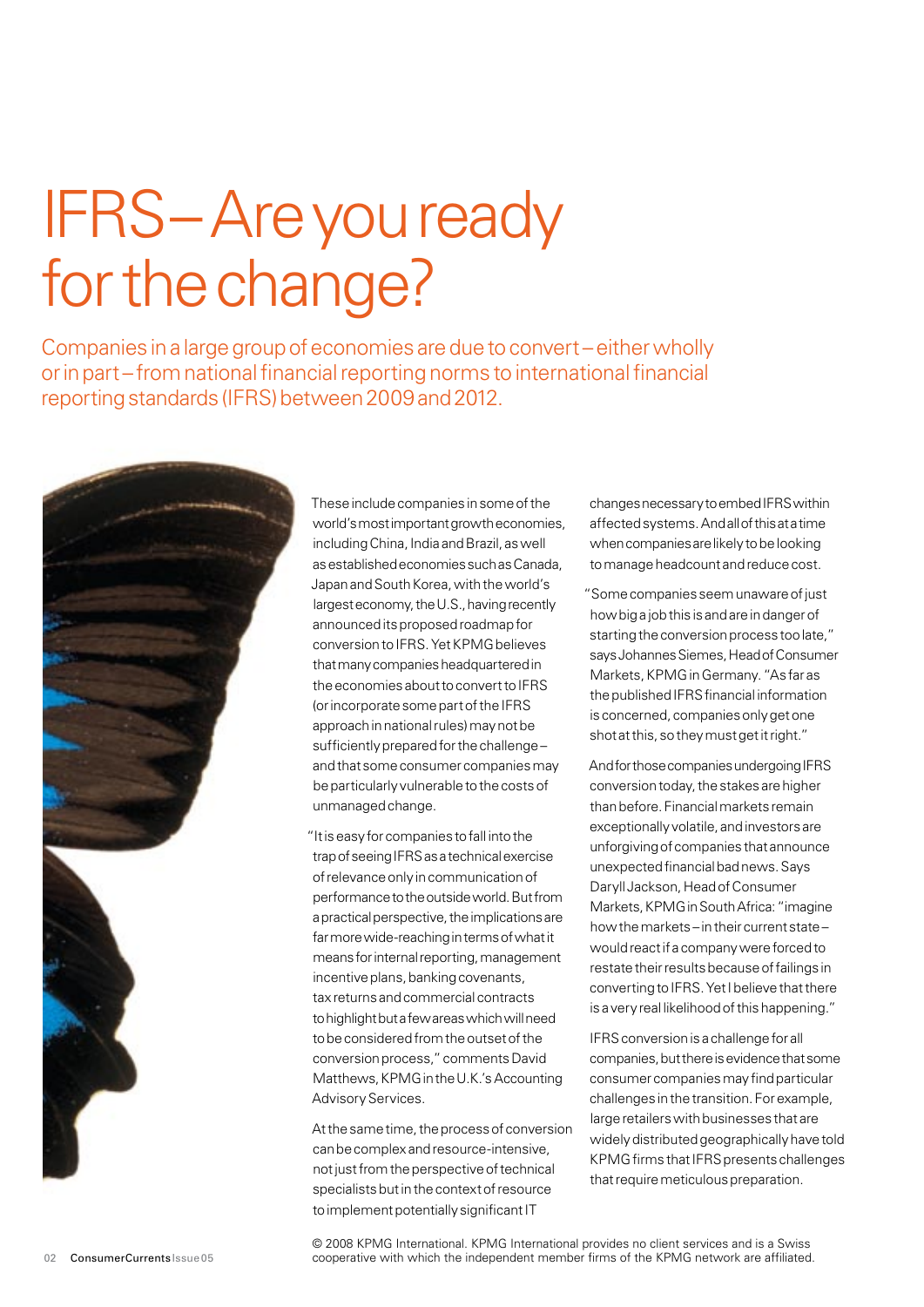"Time spent on this now could dramatically reduce both the overall costs of conversion and the likelihood of a restatement of results when the time comes."

**David Matthews** Accounting Advisory Services KPMG in the U.K.

In a study of the IFRS transition experiences of retailers in Europe, Australia and South Africa<sup>1</sup>, companies cited the implementation of the component approach (for the depreciation of property, plant and equipment), revenue recognition, and accounting for leases as the biggest implementation challenges they were most likely to face. A wider range of issues was identified by some retailers: these included foreign exchange issues; impairment of assets; pensions; inventory; and accounting for goodwill. Several companies also identified lack of expertise as something that magnified the challenge.

For example, component accounting was identified as a leading challenge, and many companies agreed that the challenge lay in the sheer workload. A French retailer said: "there was a huge volume of items to analyze and split into components, as well as the related IT implications. This led to a lot of work."

The treatment of leases under IFRS was also identified as a leading challenge by more than half of companies. One of the most problematic areas was the treatment of stepped rental increases as having equal impact in all years of the life of the lease, irrespective of the inflation background or the actual timing of steps. Companies argued that this treatment of rental charges was potentially misleading to stock analysts.

An Australian retailer added that IFRS rules on accounting for cash generating units were particularly onerous, as units can no longer be grouped, but have to be treated individually. The retailer said: "we worked for 18 months wrestling with the cash generating units which is essentially on a store by store basis … Since we have 2,500 stores this was a phenomenal amount of work."

Whilst not all consumer goods companies will face the same issues as these retailers, other companies are likely to face similar challenges in other areas.

Clearly, companies that have already converted to IFRS have found that the extent of work involved was greater than expected. This, in part, is due to the fact that, for many companies, the transition represents a move to a much greater level of accounting detail.

 "IFRS is a principles-based set of standards," says David Matthews. "But it is a fact that there are more details and specific requirements than under some national GAAP systems, such as UK GAAP, and this has led to a large challenge for some companies."

David Matthews believes that it is vital for companies entering IFRS conversion now to learn these lessons from companies that have already converted. IFRS is a one-off project, so companies undergoing conversion are unlikely to have staff with IFRS conversion skills already on board: they have to learn from other companies and from professional advisors.

 "My advice is to take a long hard look at the experiences of those who have gone down this route already," says David Matthews. "Time spent on this now could dramatically reduce both the overall costs of conversion and the likelihood of a restatement of results when the time comes."

<sup>1</sup> IFRS and Retail, KPMG International, January 2007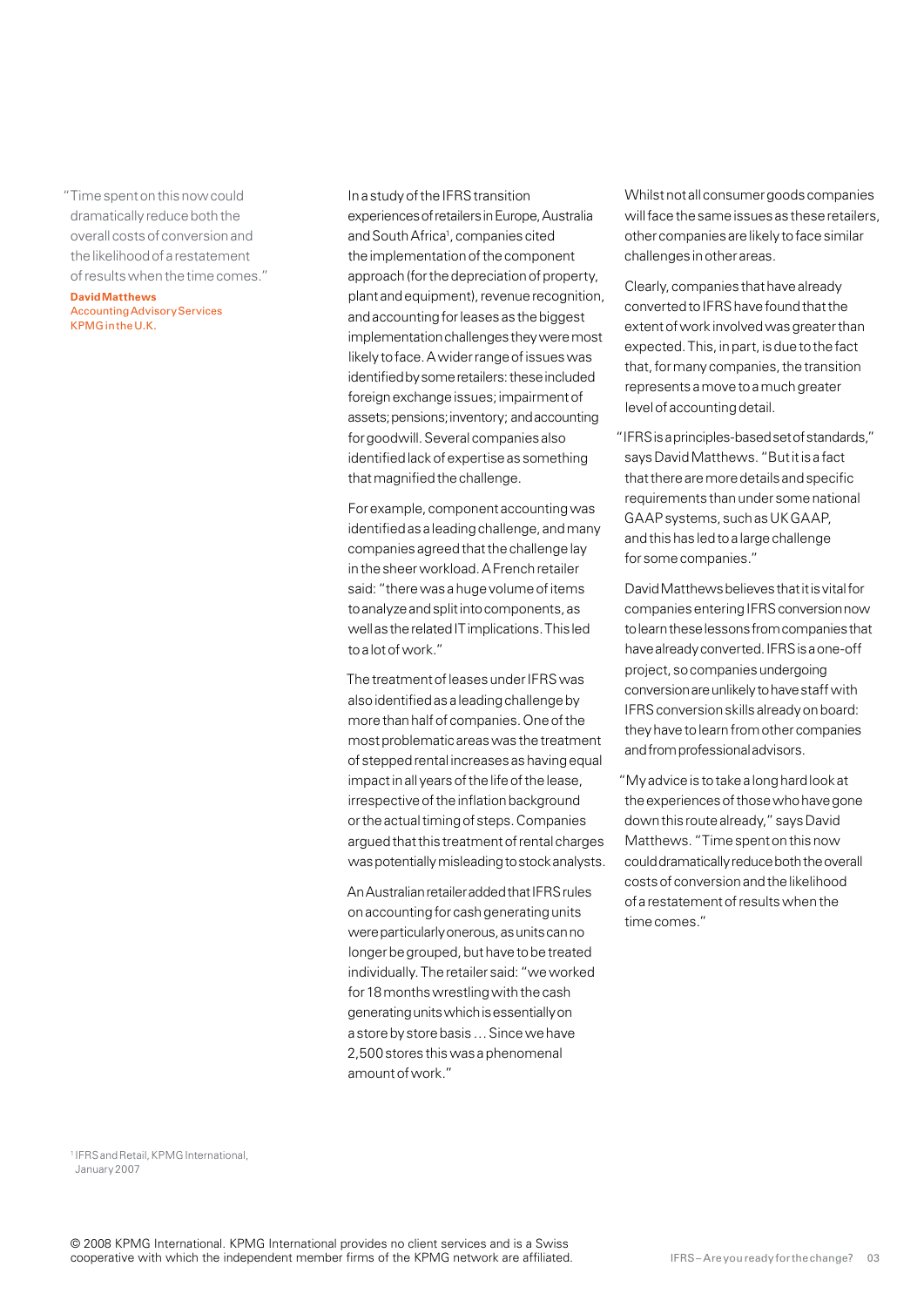### Explosive growth in emerging markets

Large-scale retailing has seldom seemed so challenging. Costs are rising, consumption growth is slowing, and as the scale of the downturn becomes clear, the market valuations of many of the world's largest retail groups are sliding fast.

Mark Larson, Global Head of Retail, KPMG in the U.S., sat down with **Gordon Campbell** of **SPAR International** to discuss.2

In the past, the consumer staple business has tended to ride out cyclical downturns: when incomes are tight, households still have to buy food and basic goods. Consumers in the U.S. and in Europe are under pressure from all directions: energy and food prices are high, employment uncertainty is growing, and consumer confidence is falling sharply.

The result has been profit warnings from many of the largest retailers in the developed economies. The share prices of international companies like the U.K.'s Marks & Spencer and France's Casino have fallen hard as companies warn of unexpectedly low profit prospects. And in the view of many stock analysts, the prospect is for more of the same so long as credit conditions remain tight. Yet according to Gordon Campbell, managing director of the Dutch-based food retail and wholesale network SPAR, the global outlook remains one of growth and opportunity.

SPAR is one of the world's biggest food retailers with around 13,500 stores in 33 countries worldwide. It is a cooperative retail and wholesale network with formats ranging from convenience stores to

hypermarkets, in which many individual stores and store chains are owned by their operators or are franchisees. As such, SPAR is highly sensitive to trends on the high street – in Europe, in Africa and in Asia. As managing director, Gordon Campbell is responsible for the development and coordination of the worldwide organization, and *ConsumerCurrents* asked him for a global perspective on the current challenges facing food retailers.

 "There is no doubt, our biggest concern today is consumer expenditure," says Mr Campbell. "We have just been through an era of cheap food, when food prices have not increased relative to other goods," he adds. "Now that has just ended very abruptly. This is altering consumer behavior in developed countries, and having even greater impact in poor countries – where food expenditure may account for 50-70 percent of disposable income."

> <sup>2</sup> At CIES World Food Business Summit, June 18-20 2008, Munich, Germany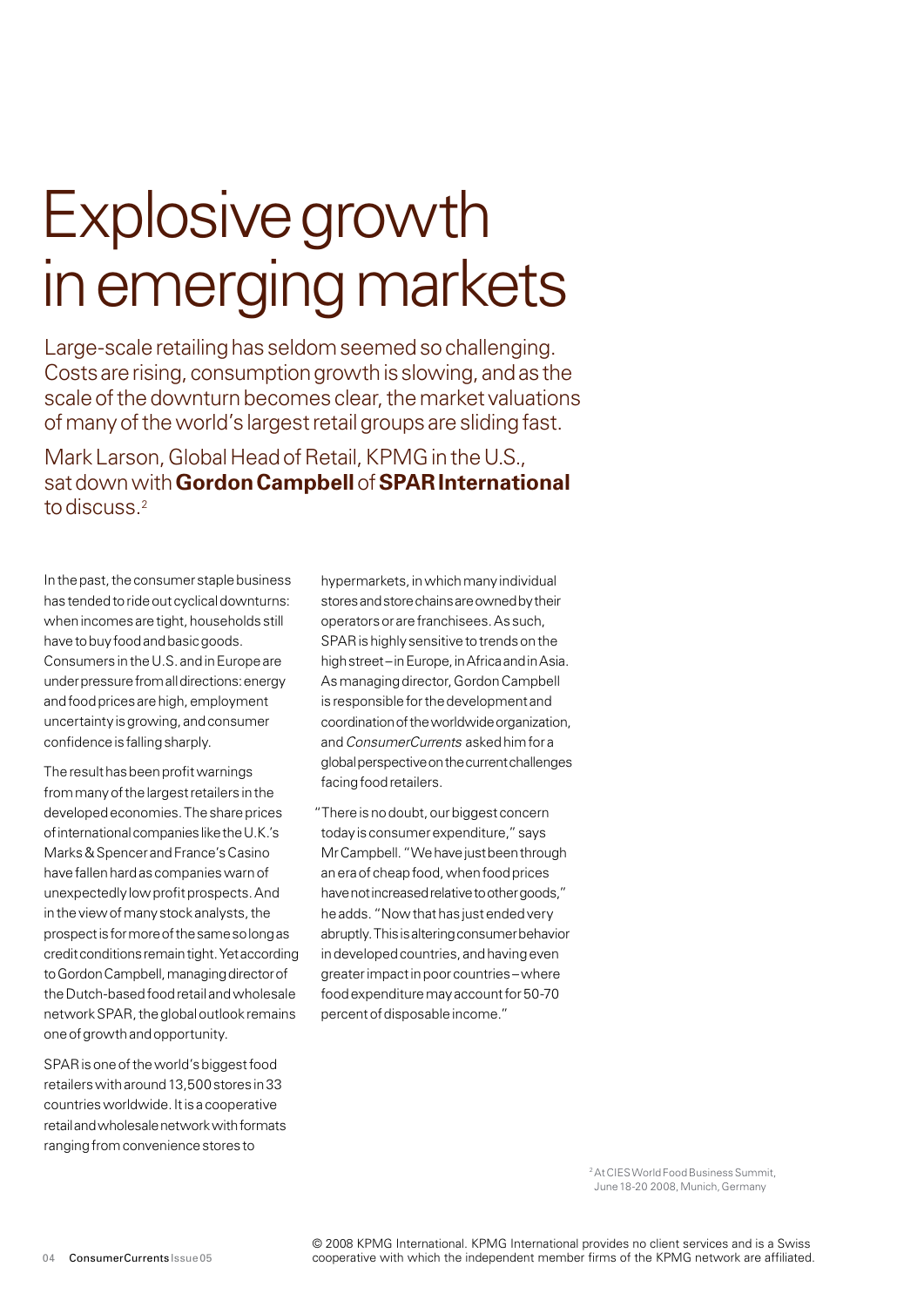"Our strategy in China is to concentrate on 'second tier' cities. Demographically they are very young, with a high proportion of residents in their 20s and 30s."

**Gordon Campbell**  Managing Director **SPAR International**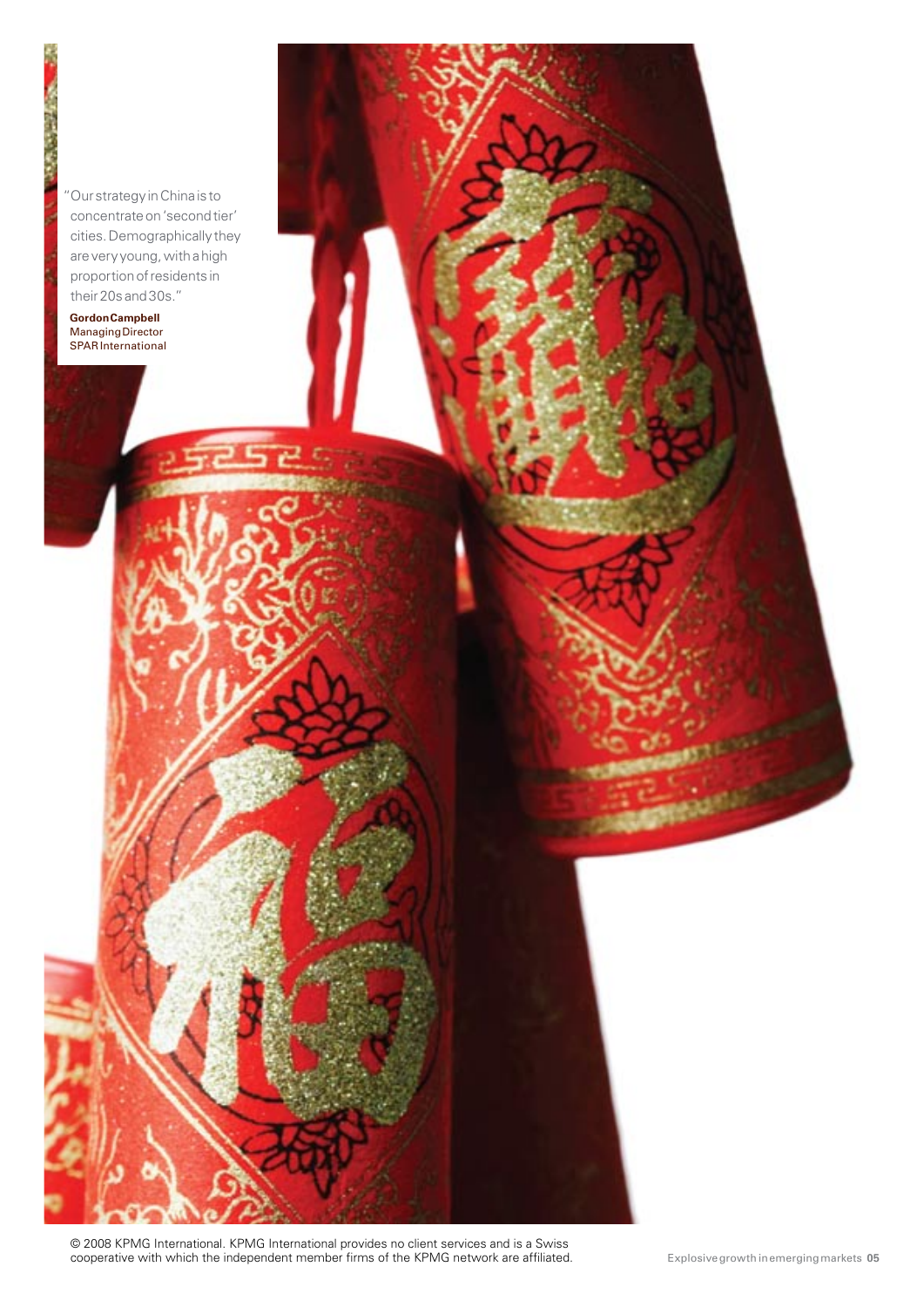### Explosive growth in emerging markets

The effect is going to drive retailers back to review the effectiveness of their underlying business models, believes SPAR. Gordon Campbell says that "wholesalers will have to continue to improve efficiency and reduce their costs. Retailers will have to focus on simplicity. Everybody will have to use more technology. And everybody will have to offer more services to the customer."

SPAR believes that while the price of oil cannot be forecast, the situation is different when it comes to food – and that food retailers should expect prices to remain high in the medium term. "Irrespective of what happens to oil, we are still looking at the emergence of a new middle class on a worldwide scale. That means greater demand for food. It means more and more money chasing agricultural product. Eventually the global agricultural sector will adjust to this, and it will expand. But I don't think we will see that adjustment begin to take effect before the end of 2009."

In the meantime, conditions will remain tough, and SPAR concedes that good sales growth will remain a challenge in developed markets for the foreseeable future. Yet SPAR says the global outlook remains bullish, for the simple reason that emerging markets continue to grow. "It's not difficult to see where the opportunities are for large-scale organized retail," says Gordon Campbell. "The growth is in Russia, India and China. These are potentially huge markets."

• **China offers the biggest opportunity** 

**of all.** "Our strategy in China is to concentrate on 'second tier' cities," says Gordon Campbell. "They may be called 'second tier', but actually these cities are huge. Demographically they are very young, with a high proportion of residents in their 20s and 30s. And the second tier is also attractive because these are the cities where we have been able to identify the kind of existing regional retailers that can profitably become SPAR retailers.

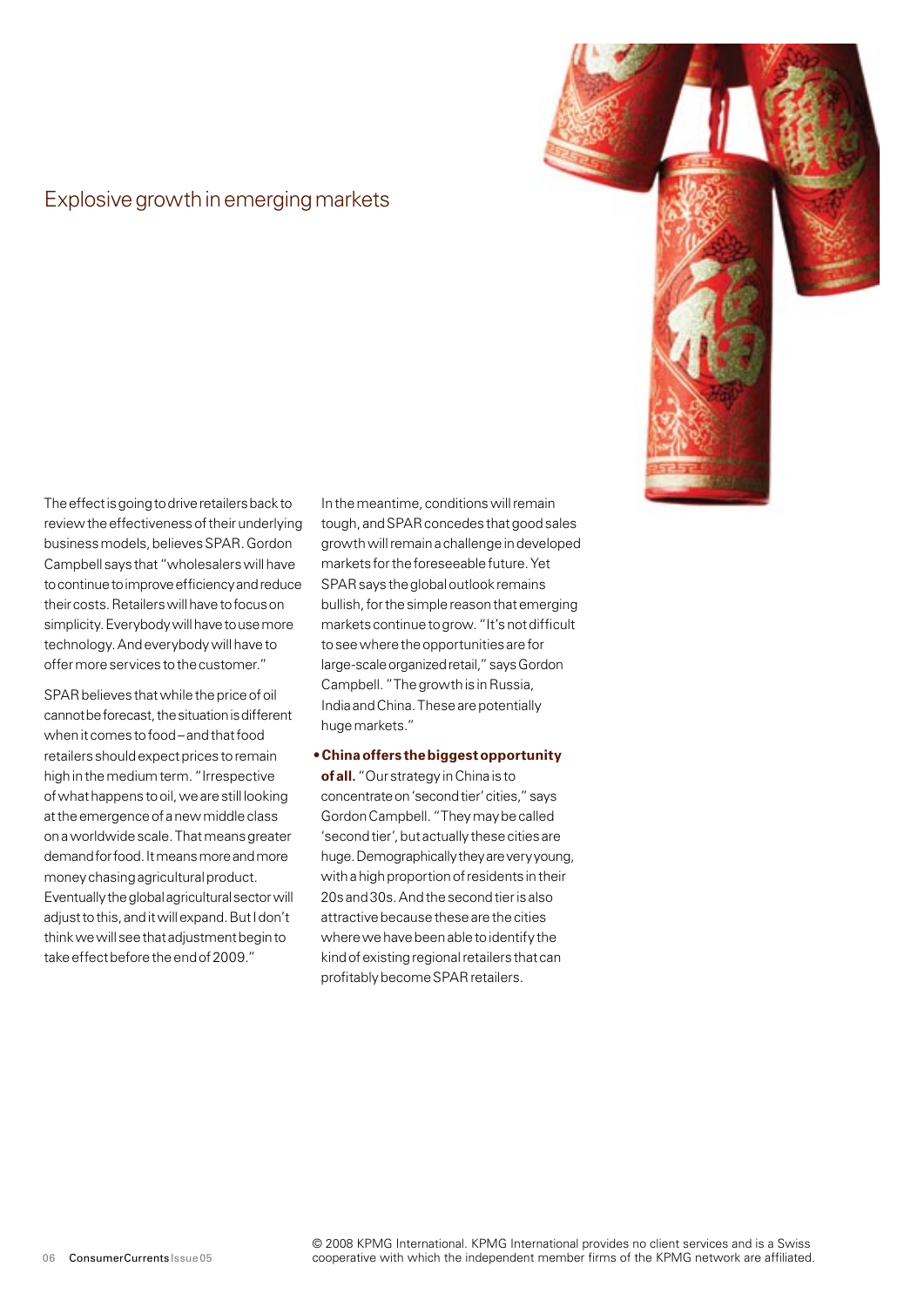"For the next 10 years we just see opportunity. It doesn't matter how poor the immediate outlook is in the developed world, the emerging economy opportunities are going to compensate."

 **Gordon Campbell**  Managing Director **SPAR International**  **The Indian opportunity will take time** •

**to mature.** Organized retail is less developed in India, compared to China, making expansion harder for a cooperative group like SPAR that recruits existing retailers (although SPAR is opening a chain of city hypermarkets in collaboration with India's Max Hypermarket, part of the Landmark Group). "In India there is still very little in the way of a supply chain – you have to create one," says Mr Campbell. "There are also still some tax barriers in India which disadvantage the retailing of any processed food – and that includes food in any kind of packaging. So for us, India remains a story of huge potential."

Mr Campbell continues: "we see this market as a fabulous opportunity – if we can find the people to work with. We need retailers that are already there to come into our network. That stage has not yet been reached. I think we will have to wait around 10 years to see Indian retail evolve to that point."

#### •**Russia is the third big growth market.**

" The Russian opportunity exists right now," says Gordon Campbell. "In Russia you have very many people who came out of state employment and who set up small retail businesses. But as that market has grown, those retailers see growing competition, and they see that they are losing exclusivity. They need larger-scale supply systems to maintain their competitiveness, and to modernize their businesses. And that is what we can offer."

Getting emerging market growth right is not going to be easy, SPAR concedes. Above all, the challenge is one of building the right relationships. But nevertheless, the company believes that the opportunity remains one of extraordinary growth – an opportunity that far outweighs the threat of slowdown elsewhere.

 " For the next 10 years we just see opportunity," says Gordon Campbell. "It doesn't matter how poor the immediate outlook is in the developed world, the emerging economy opportunities are going to compensate. What we are going to see in Europe is even more consolidation. What we are going to see in the emerging markets is growth."



**Above** The retail landscape in China.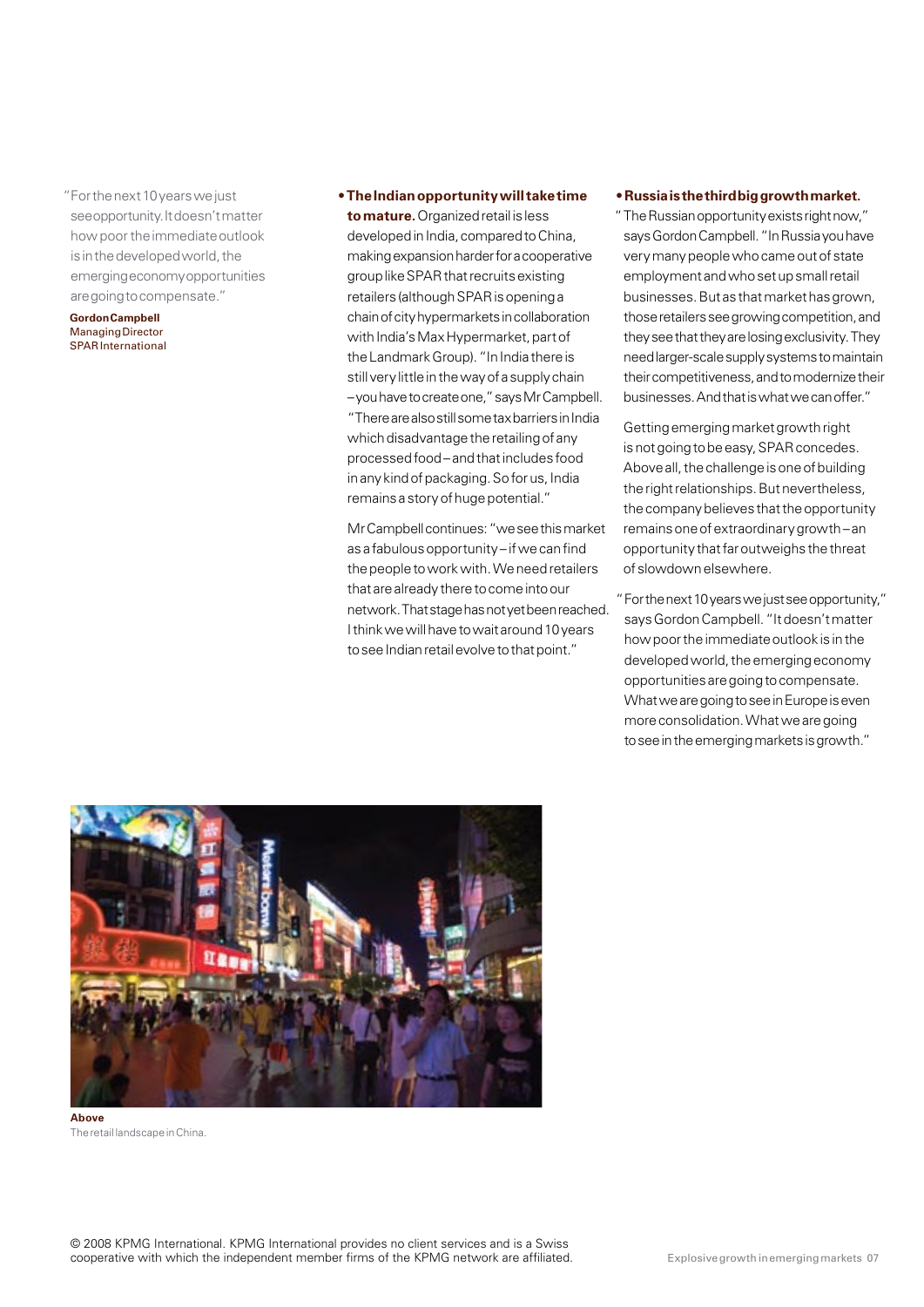### M&A sees the credit crunch begin to bite

Merger and acquisition (M&A) deals in consumer businesses have slowed dramatically since the credit crunch really began to bite in October 2007.

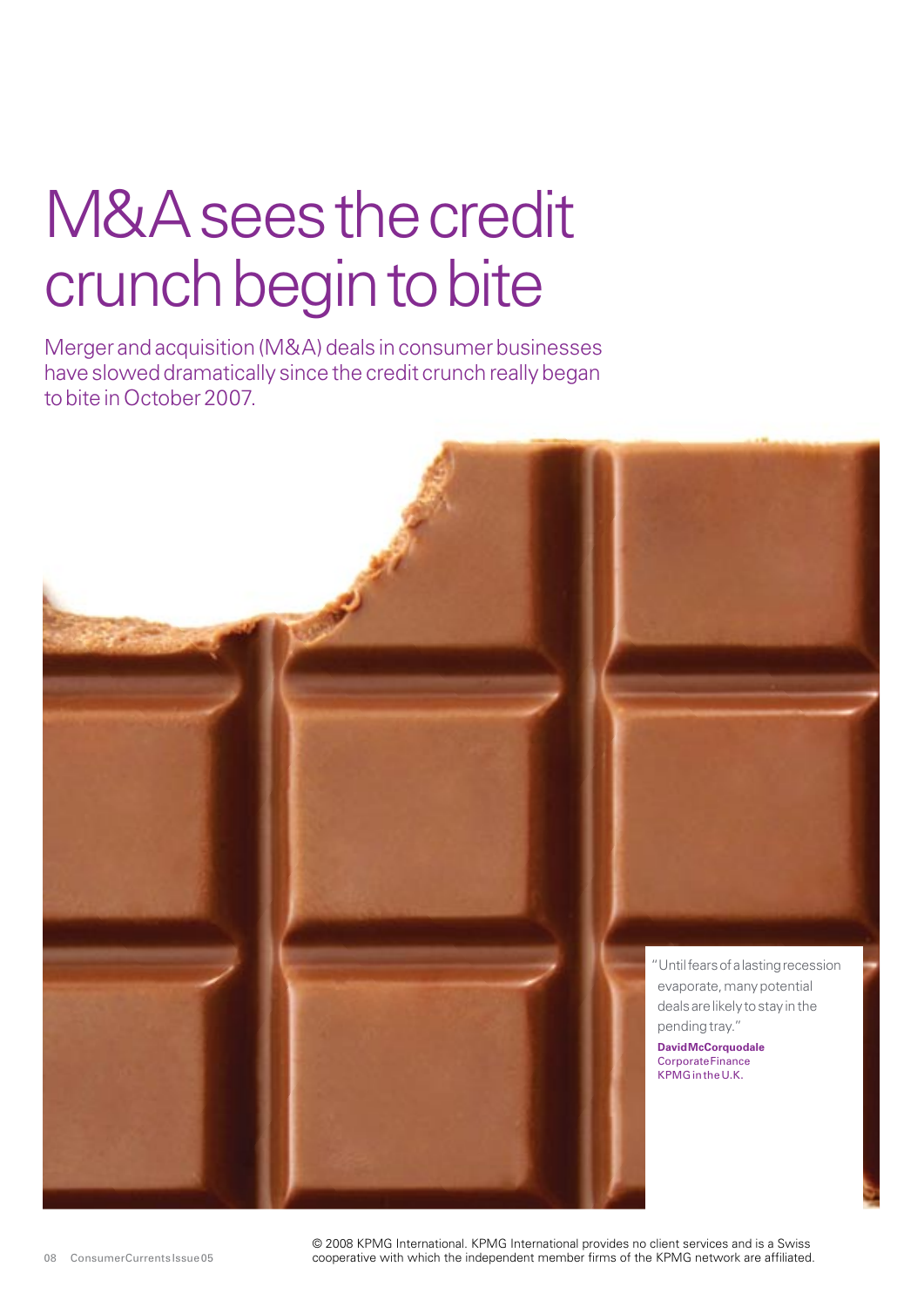

According to data assembled by KPMG International, the global total of deals in the sector fell to \$52.9 billion in the first quarter of 2008, compared to \$116.6 billion in the same quarter of 2007 – a year-on-year fall of 50 percent.<sup>3</sup>

This represents all consumer deals worldwide for which the value is disclosed. They include financial purchases such as private equity acquisitions, corporate deals in publicly quoted companies, and private trade sales.

The pace of merger and acquisition activity is particularly important in the consumer sector, which is marked by a high rate of business creation, and thus is constantly generating fragmentation. A relatively high level of M&A activity is crucial to maintaining a balancing rate of consolidation to improve productivity and future profitability.

However, the latest release of KPMG's M&A Predictor, which tracks trends in companies' debt to profit and price earnings ratios – and thus forecasts the ability of companies to raise debt finance for M&A – suggests that international M&A will continue to fall through to the end of 2008.



3Evalueserve 4Mid Year 2008 Dealmakers Survey, Thomson Reuters, June 2008 M&A Review, Thomson Reuters, October 2008

The trend is confirmed by evidence that the fall in activity continued through the first three quarters of the year. The value of worldwide M&A in all sectors fell 25 percent year-on-year to \$2.5 trillion during the three quarters, according to Reuters. Europe, Africa and the Middle East all saw declines of over 25 percent; the Asia Pacific region was the only region to register a year-on-year increase in activity, at a modest one percent. However, there is also evidence that the cycle of M&A is moving into a second phase, as corporate dealmaking in the U.S. held up well: \$402 billion in the second quarter of 2008 against \$404 billion in the second quarter of 2007.4

Many analysts had predicted such an evolution in consumer M&A. Prior to the credit crunch, finance was plentiful and cheap: 'financial bidders' for consumer companies often had the ability to outbid corporate or 'strategic buyers' – companies that were bidding for acquisitions to grow their businesses, rather than to turn a profit through restructuring and selling on. Now that the market capitalization of many consumer businesses has fallen and may fall further, and debt has become much more difficult to raise, financial bidders have less incentive to buy and may in any case be unable to finance large deals. Strategic buyers, on the other hand, have a longerterm approach and are less dependent on current share prices.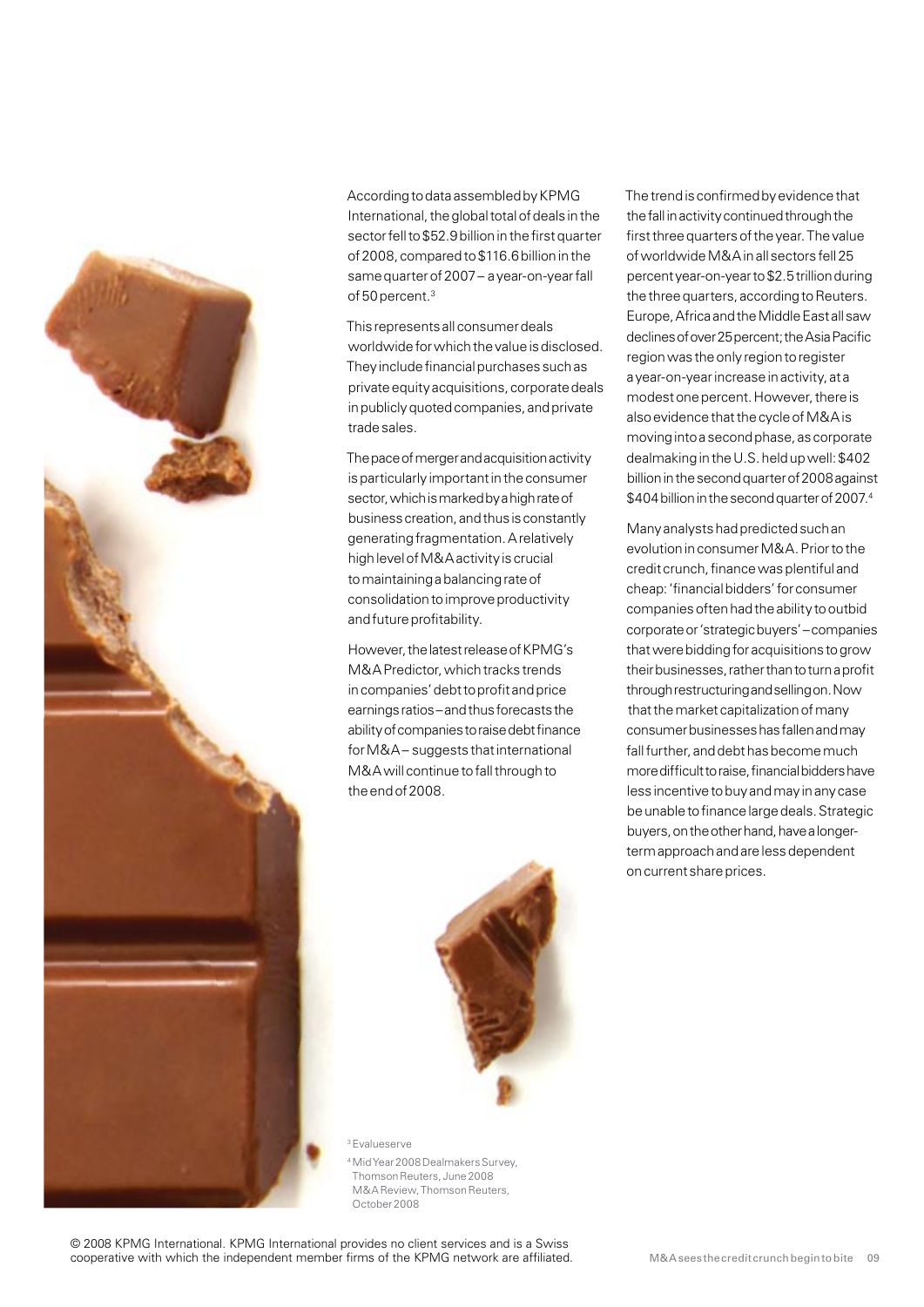



 $\mathfrak{F}52_{\hbox{\scriptsize bn}}$ ln mid July, Belgian brewer InBev

won its battle to acquire the U.S. brewer Anheuser-Busch in a deal worth \$52 billion.<sup>5</sup>

# **S23bn**<br>The buyout of Wrigley by Mars

created the world's largest confectionery company ahead of Cadbury.<sup>6</sup>

It had also been predicted that consumer M&A would become more international during 2008, with cross-border buyers from Europe in particular attracted by the relatively low valuation of U.S. companies thanks to the low dollar. However, the cheapness of U.S. companies for Europeans is partially offset by lower cashflow returns from an acquired U.S. company. In addition, the dollar has risen markedly against the euro since mid 2008. "In any case," says David McCorquodale, KPMG in the U.K.'s Corporate Finance: "international M&A is not driven primarily by a low dollar: more important is the global expansion and consolidation of the major consumer companies."

The largest deal so far this year was a European takeover of a long-established U.S. consumer name. In mid July, Belgian brewer InBev, owner of brands such as Stella Artois and Bass, won its battle to acquire the U.S. brewer Anheuser-Busch, which owns the biggest selling U.S. beer Budweiser, in a deal worth \$52 billion.<sup>5</sup>

However, U.S. buyers are also active. Other large deals have included the buyout of chewing gum maker Wrigley by Mars, creating the world's largest confectionery company ahead of Cadbury, the former number one. The \$23 billion deal was financed largely from Mars' own cash resources, but private equity also played a role, with \$4.4 billion of financing from investor Warren Buffett's Berkshire Hathaway. Mars/Wrigley now has a 14.4 percent global market share in confectionery, and many analysts see Cadbury (formerly Cadbury Schweppes) as a likely takeover target now that the company has demerged its drinks business.6

The drive to build market share was also behind the acquisition of Sweden's Vin & Sprit by French Pernod Ricard. Vin & Sprit, maker of Absolut vodka, was sold by the Swedish government in a public auction for \$8.9 billion. Significantly, Pernod Ricard outbid not only other trade buyers such as Bacardi, but also a bid from a Swedish private equity group. The buyout has given Pernod Ricard a 14 percent market share in the U.S., by far the largest geographical segment in the increasingly concentrated world drinks market.7

6 Financial Times, April 28 2008 <sup>7</sup> The Economist, April 3 2008

Financial Times, April 1 2008

<sup>5</sup> This deal was most recently completed and InBev's name changed to Anheuser-Busch InBev. See ab-inbev.com for further information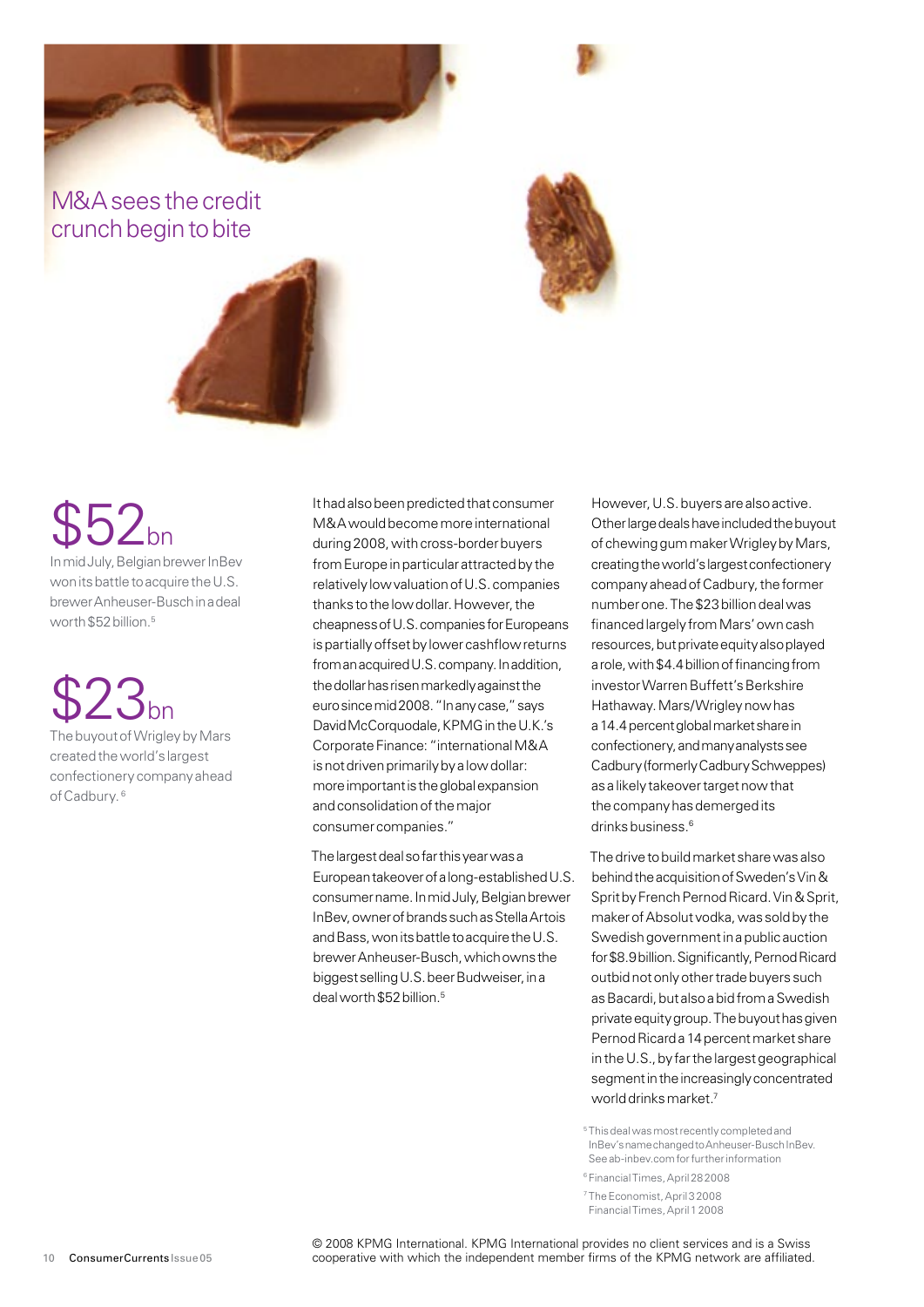" The pace of consumer M&A is likely to remain subdued for as long as financial conditions remain tight and confidence is weak."

 **David McCorquodale**  Corporate Finance KPMG in the U.K.

Some financial analysts saw the Pernod Ricard deal as relatively expensive – and Pernod's shares fell significantly following the buyout. Overall, the premiums paid in corporate buyouts during the first half of 2008 have risen to an average of 28 percent, compared to 25 percent in 2007, according to figures from Reuters. But that does not mean that deals are necessarily expensive: premiums are calculated as the price paid over the stock price in the week prior to the announcement of the buyout. As stock prices have fallen sharply since the beginning of the year, premiums that are moderately higher in percentage terms are still much lower in absolute terms.

One area of activity that has in the past been conspicuously absent from the data is cross-border M&A activity in Japan. The consumer sector in Japan is particularly fragmented, and many companies would like to invest in consolidation deals in that market, but have been discouraged by distance; by the challenges of language and culture; and by the existence of 'poison pill' takeover defenses (approximately 13 percent of listed Japanese companies have poison pills in place).

However, 2007 saw an increase in the number of takeovers of Japanese public companies (one example was the purchase of Sansei Foods by the U.K.'s Cadbury). KPMG believes that foreign investment into Japan will continue to increase both as a consequence of liberalization of takeover regulations, and because of a recent announcement that Japanese institutional investors will not vote for poison pill resolutions at this year's round of annual general meetings.

"Yet overall," says David McCorquodale, "the pace of consumer M&A is likely to remain subdued for as long as financial conditions remain tight and confidence is weak. The opportunistic financial acquirers are very susceptible to what has happened with respect to credit concerns and consumer confidence, as well as to fears of a lasting recession." McCorquodale continues: "and until those fears evaporate, many potential deals are likely to stay in the pending tray."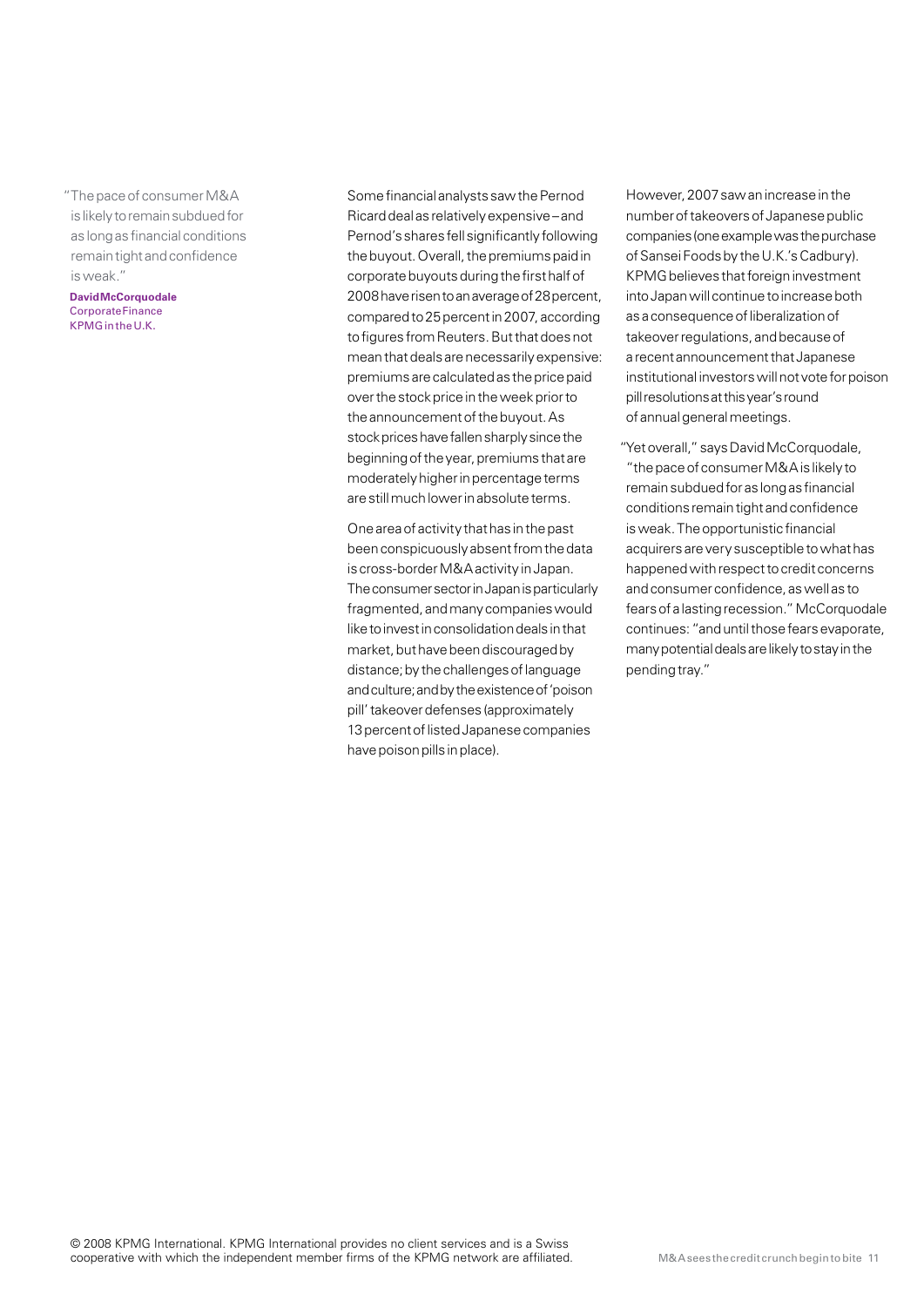## Consumer businesses going green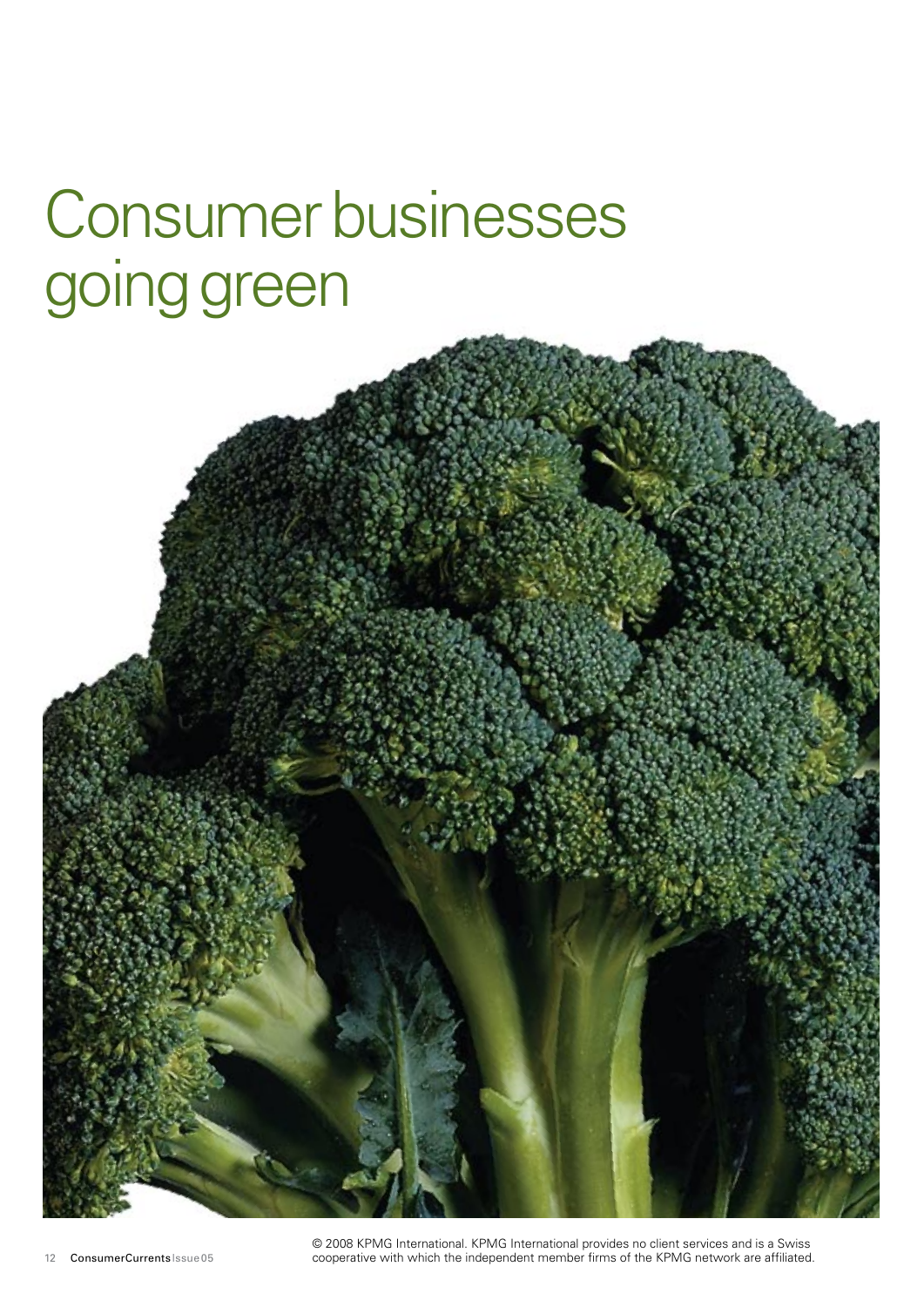Sustainability concerns that were once seen as the province of heavy manufacturing and extractive industries are now becoming part of the strategic thinking in a much wider range of consumer businesses. But do sustainability and profitability go together?

"Sustainability is not just about protecting the environment," says Gareth Ackerman, chairman of South African retailer Pick 'n' Pay. "It has to do with issues such as food security; food safety; job creation and individual prosperity; healthy eating; fair trade and ethical sourcing of products; labor rights; customer loyalty; and poverty alleviation."8

That means that sustainability brings to the corporate table a large group of issues that do not usually show up in the profit and loss account. Responding to the challenge of making businesses sustainable may involve costs: can it also generate profits?

According to Alain Caparros, CEO of the REWE Group – a cooperative retail and wholesale network with over 12,000 stores in Europe – sustainability need not be seen as an imposed cost: he argues that it will actually become a profit driver.

"Customers are now very sensitive to the way you behave," says Mr Caparros. "Today we are fighting for the trust of the end customer. Business in the future will not be based on competing on price, it will be all about competing on trust."8

An integrated sustainability strategy can also be seen as an effective way of limiting risks to the bottom line, says Dr August Oetker, CEO of European food manufacturer Dr Oetker. "Sustainability limits risk," he says. "It reduces your vulnerability to attack and at the same time it strengthens the brand, it strengthens sales, and it strengthens recruitment."8

According to the results of a poll of over 200 senior food industry executives carried out by KPMG International (KPMG/ CIES Survey 2008: A survey into the growth and sustainability issues driving consumer organizations worldwide)9, a large proportion of those companies now see sustainability as a core component in their strategies for future profitability. When asked what financial impact sustainability is having today on the bottom line, over two thirds report that sustainability is already driving profit.

" Food and beverage manufacturers and retailers are exposed to a high level of risk to reputation, especially when taking into account the ease with which consumers can switch brand."

 **Wim Bartels** Global Sustainability Services KPMG in the Netherlands

8 Quoted at CIES World Food Business Summit, June 18-20 2008, Munich, Germany

<sup>9</sup> In conjunction with CIES at the CIES World Food Business Summit, June 18-20 2008, Munich, Germany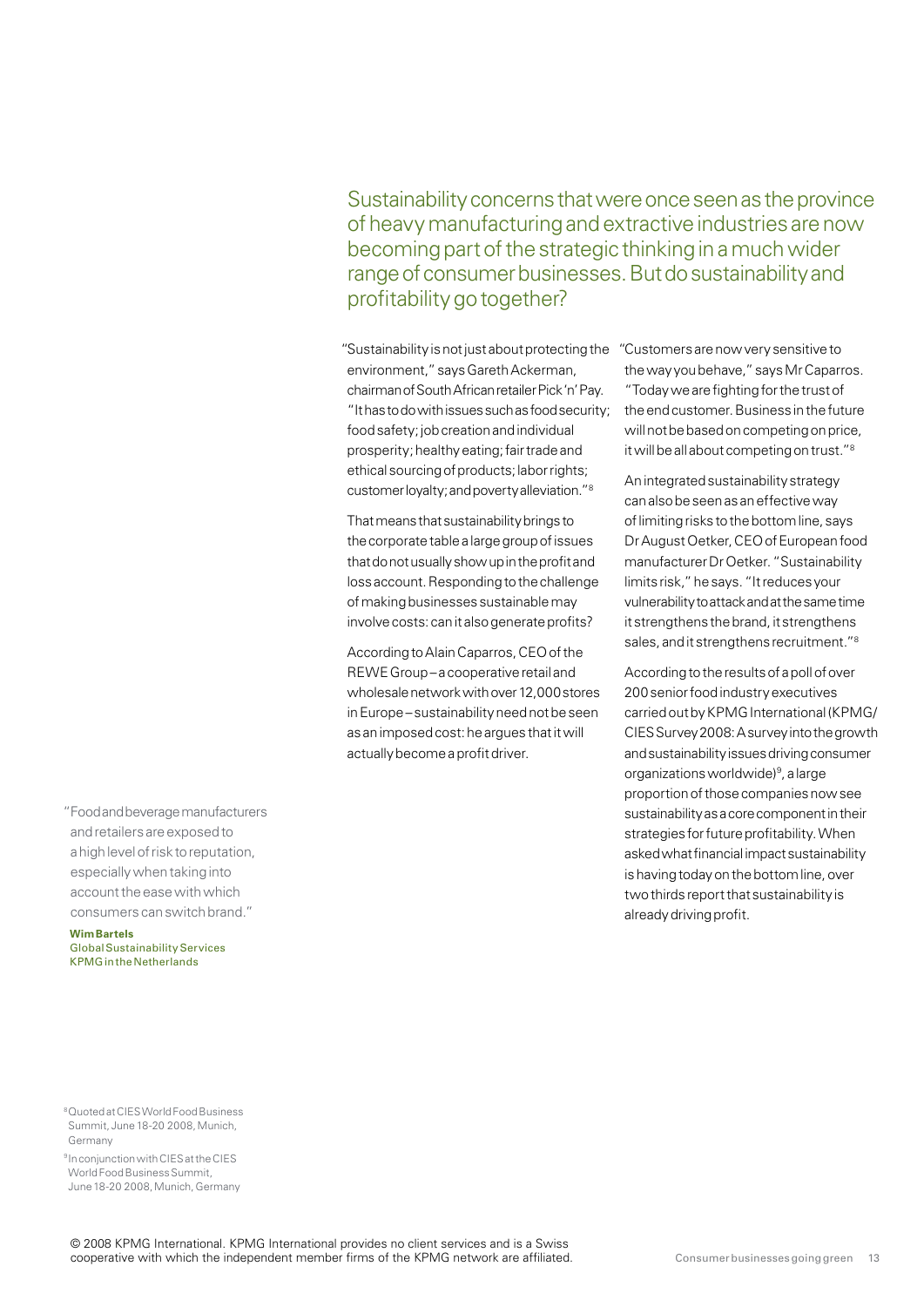Consumer businesses going green

#### **What financial impact is sustainability having on your business today?**

- **1** Net cost to the business 32.6 % **2** Some benefits which equal the costs 30.4 %
- **3** Direct positive impact on the bottom line 37.0 %

**1**

**<sup>3</sup> <sup>2</sup>**



#### **In an economic downturn, what would the impact be on your business' sustainability strategy?**

- 1 Put on hold  $4.4\%$
- **2** Investment will be reduced but core areas maintained 48.4 %
- **3** No impact 35.9 %
- **4** Increased investment 11.3 %

Some companies argue that a sustainable approach to business can engender new ways of thinking about future profitability. Sustainable business emphasizes profits through innovation rather than through cost cutting, says Mark Price, managing director of Waitrose, a private partnership food retailer that operates 185 up-market supermarkets in the U.K. "The question is what is the best business model to embody sustainability," he says. "You can have what I call the fit model, where you reduce operational cost to reduce product cost to gain more customers. Or you can have the sustainable model, where you invest in product innovation to attract the increasing proportion of customers who are willing to pay more for innovation."10

Many consumer companies appear to agree that sustainability is a path to profit. While investments that do not have a direct and measurable impact on the bottom line tend to be cut or delayed during periods of a consumer downturn, the results of KPMG International's food industry poll suggest that sustainability investment will either be put on hold (4.4 percent) or reduced (48.4 percent) in an economic downturn.

"The most successful companies in the future will be the companies that care about the triple bottom line – about the economic bottom line, the environmental bottom line, and the social bottom line."

 **Gareth Ackerman** Chairman Pick 'n' Pay

The remainder believed the impact would be neutral (35.9 percent) or positive (11.3 percent) for investment.

Brian Connell, KPMG in the U.K.'s Supply Chain Advisory, comments: "it would be unwise for businesses to significantly scale back on initiatives which lead to improvements in sustainability. The political and regulatory pressures are not going to go away. Those businesses that continue to invest in sustainability will see benefits over the long term."

The resilience of companies' sustainability investment plans reflects the increasingly central strategic role that sustainability is playing – and companies are clear that sustainability is now more likely to be driven by business need. When asked in KPMG's poll what the most important drivers of sustainability are, 56.2 percent of companies cited either supply chain pressure or stakeholder demand. Other answers, such as taxes, legal requirements and codes of conduct, rated much lower – as did carbon costs, cited by only 4.8 percent of respondents.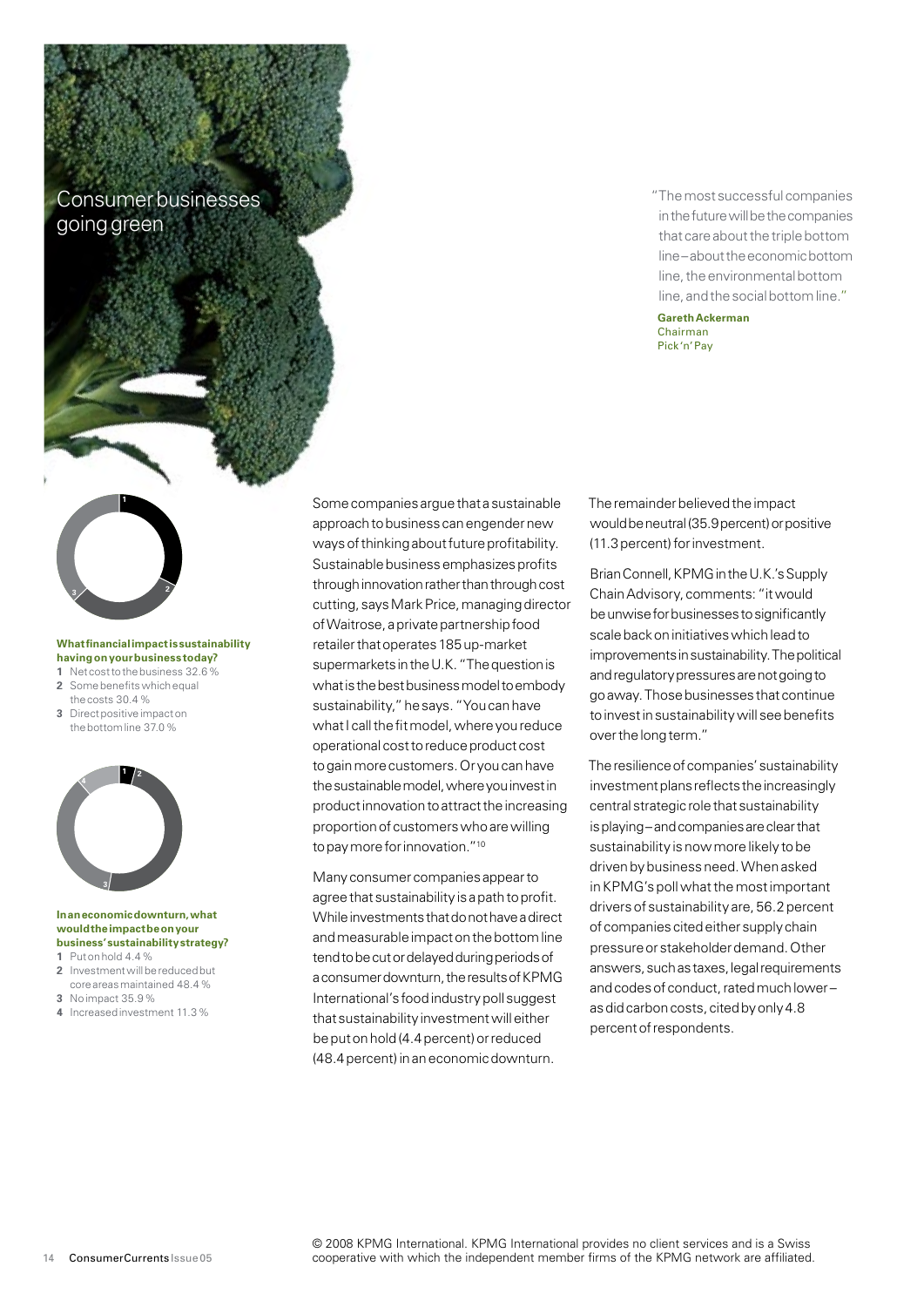

#### **What is the most important driver of sustainability in your business?**

- **1** Supply chain pressure 21.3%
- **2** Stakeholder demand 34.9%
- **3** Voluntary codes 13.7%
- **4** Ratings, benchmarking and
- sustainability indices 13.0% **5** Taxes and subsidies 2.7%
- **6** Carbon costs 4.8%
- **7** Legal requirements
- and prohibitions 9.6%



#### **Which of the following best describes your business' approach to sustainability/ corporate responsibility?**

- **1** We do not have a sustainability strategy 15.5%
- **2** Compliance driven 13.8%
- **3** Risk management driven 8.6%
- **4** Focused on philanthropy and volunteering 14.4%
- **5** An important driver of innovation 47.7%

- 10 Quoted at CIES World Food Business Summit, June 18-20 2008, Munich, Germany
- 11 Climate Changes Your Business, KPMG International, March 2008. Visit www.kpmg.nl/sustainability for further information

Some companies point out that they see reduction of costs not as an end in itself, but as part of a larger competitive strategy. Ray Anderson, CEO of one of the world's largest carpet tile manufacturers, InterfaceFLOR, says that his company is on track to reduce waste and carbon emissions to zero by 2020, and that such a total sustainability approach should not be seen as a cost, but as a competitive advantage. "If you eliminate waste, you can simultaneously eliminate cost," says Mr Anderson. "The target should be to reduce the environmental impact of your business to zero. From a business perspective you can achieve that target at the expense of competitors who are inefficient adaptors."10

"Energy-intensive industries, in particular, are likely to see increased savings to the bottom line by a continued focus on energy efficiency," says Brian Connell. "Even though prices have recently dropped, we have seen many businesses invest in 'green' initiatives which should lead to significant cash savings for the business in the short to medium term."

Companies also increasingly see sustainability as moving on from compliance and risk management, and becoming a driver of innovation. KPMG's food industry poll revealed that the

largest group of respondents (almost half) characterized their approach to sustainability as innovation driven.

An analysis of published research into the future business impacts of climate change conducted by KPMG in the Netherlands' Global Sustainability Services<sup>11</sup> showed that while the physical and regulatory risks of future climate change are well understood by many businesses, the reputational and litigation risks to the bottom line are not fully discounted. Such business risks are emerging faster than research is anticipating, the report concluded.

According to Wim Bartels, Head of KPMG in the Netherlands' Global Sustainability Services: "Food and beverage manufacturers and retailers are exposed to a high level of risk to reputation, especially when taking into account the ease with which consumers can switch brand, and the material contribution the sector makes to a consumer's overall carbon emissions. However, once companies have developed a proactive climate change strategy and have started to communicate it, they are able to turn the brand-value risk into an opportunity by anticipating changes in consumer preferences."

The costs and benefits of sustainable business approaches remain an area of considerable debate, yet the conviction that sustainability can be positive for profitability is widespread. Says Gareth Ackerman of Pick 'n' Pay: "the most successful companies in the future will be the companies that care about the triple bottom line – about the economic bottom line, the environmental bottom line, and the social bottom line."10

Still other companies take the view that the cost of sustainability is not the leading issue. "It is not a question of whether we can afford sustainability," says Alain Caparros of the REWE Group; "the fact is we cannot afford not to afford it."10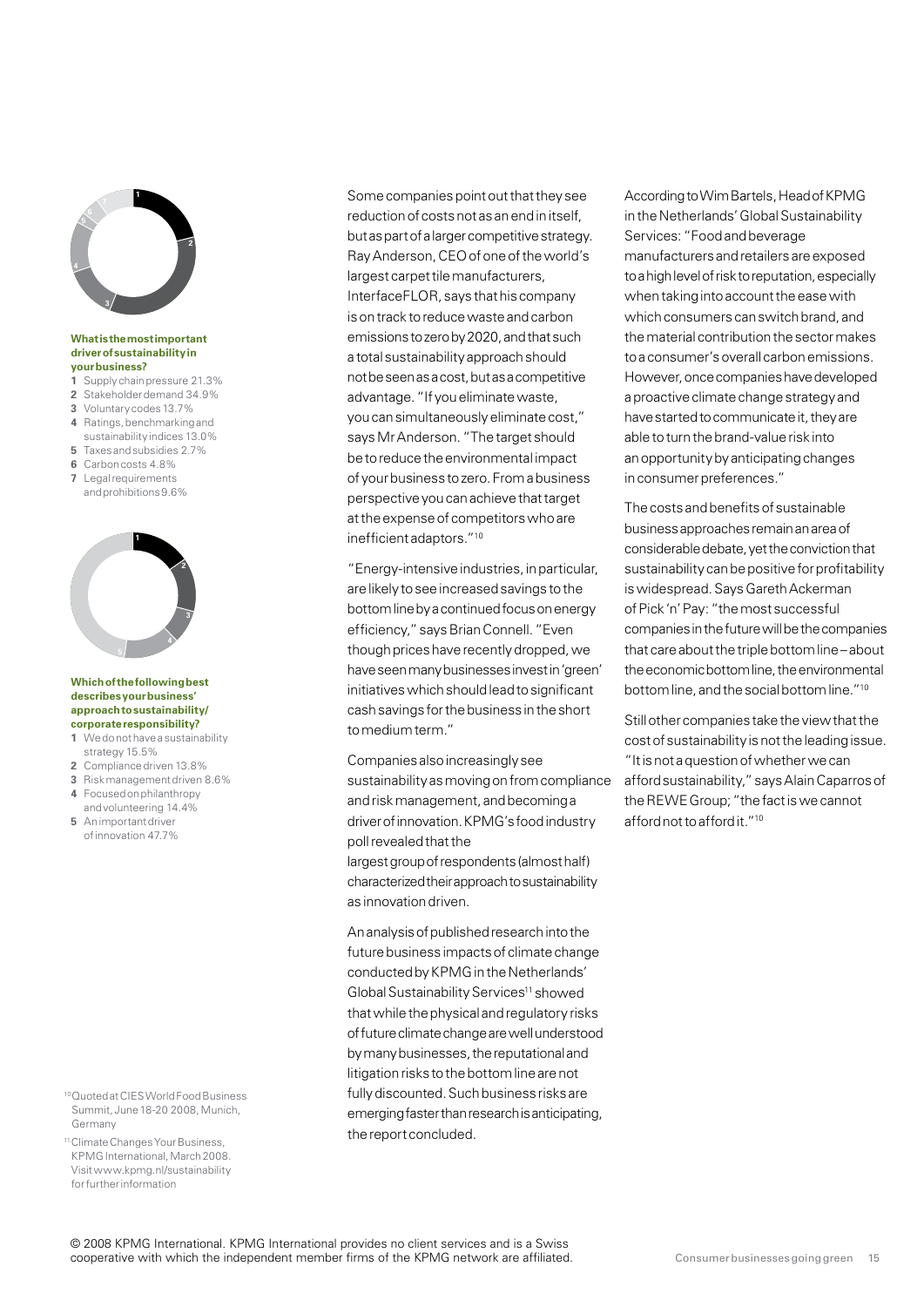### Standing the test of time

The Geneva-based fine watchmaker Patek Philippe is recognized as the maker of some of the world's most prized timepieces. That is a luxury brand position that this privately-owned company has worked hard to create. But now, as consumer confidence dips throughout the developed world and stock markets everywhere register large falls, the value of the brand is likely to be tested as never before.

The company is certainly cautious about its own prospects in the current climate. "Last year, we had an outstanding year, like the rest of the industry," says Philippe Stern, CEO of Patek Philippe. "But, given the current economic environment, we remain extremely cautious for this year (2008) and the year to come, even though the market appears to be fairly stable for Patek Philippe at the moment."

The last few years have provided the luxury watch sector with an extraordinary boom. Global growth has been high – well above the long-term trend – and with low interest rates, real incomes have risen. Financial sector profits relative to gross domestic product (GDP) in the developed world have doubled since the late 1990s – and the financial sector is the source of much of the world's demand for premium mechanical watches.

And while the traditional markets for fine watches have boomed, new markets have opened up at a rate that has surprised even the most optimistic in the industry. Russia and China in particular have proved fertile ground for watchmakers. Russian spending on jewelry and watches grew by an annual 50 percent each year in the five years from 2000; Chinese spending on Swiss watches alone grew by 47 percent in 2007.

2008 may be different. Stock markets in the U.S. and Europe have fallen by over 20 percent. China has seen the valuation of its corporate economy cut by over 40 percent. Many analysts believe it is only a matter of time before these falls translate into lower spending on luxury goods: a survey of high income consumers by Ledbury Research suggested that premium mechanical watches could be particularly vulnerable in the current slowdown. The only exceptions, says Ledbury, may be brands that have built a strong niche following amongst wealthy connoisseurs.

That is exactly what Patek Philippe has tried to do. As a privately-held Swiss company – the watchmaker has been in the hands of the Stern family since 1932 – Patek Philippe does not disclose sales or profit figures. Nevertheless, the company remains no more than mid-sized: it employs 1,300 people in Geneva and makes around 40,000 units a year. And as a mid-sized company with high manufacturing costs which cannot easily be reduced by outsourcing or automation, Patek Philippe has had to build its brand cautiously and incrementally.

"Last year, we had an outstanding year, like the rest of the industry. But, given the current economic environment, we remain extremely cautious for this year (2008) and the year to come."

 **Philippe Stern** CEO Patek Philippe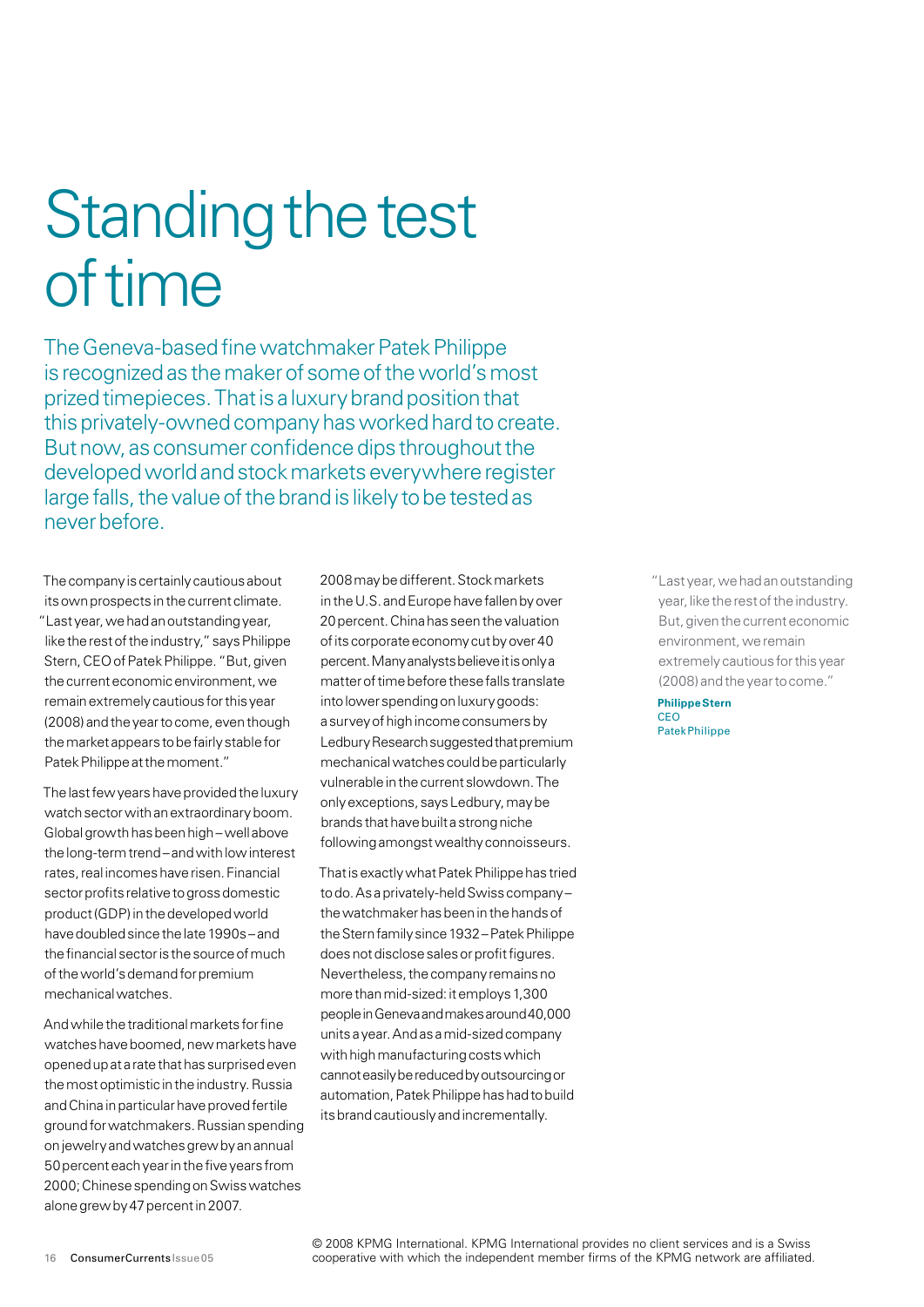# 1,300 People employed in Geneva.



One of the most visible ways it has done so is through advertising. Using low-key black and white photography and avoiding the use of celebrities, the company succeeded in turning itself from a respected but little-known maker into a brand with global recognition, all by the use of a single sentence: 'you never actually own a Patek Philippe... you merely look after it for the next generation.' The campaign deliberately set out to provoke – by suggesting that the watch brand cannot be bought – and so signal that while the product might be instantly recognizable, the brand was different.

The advertising also played subtly on a key trend of the last 10 years, the great growth in personal wealth – and aspiration towards wealth. The unstated message was that Patek Philippe was a long-term investment, and the sort of purchase that is made by the knowledgeable rich.

The company also built the brand in other indirect ways. Patek Philippe was not the first luxury brand to create a brand museum – for example, Italian racing motorcycle maker Ducati created such a museum as part of a brand rebuilding project – but Patek Philippe's Geneva museum is perhaps the most ambitious. It includes watches from as early as the 16th century, 300 years before Patek Philippe began watchmaking, and is an important scholarly resource with its library of 7,000 books and documents.

The intended message of the museum is that Patek Philippe is not just a maker: it is a leading guardian of the European watchmaking tradition.

Patek Philippe has also shown itself to be expert at managing its retail distribution. The company maintains only three permanent single brand outlets, which it calls 'salons', in London, Geneva and Paris. Elsewhere, watches are sold through around 500 authorized retailers, where they have to jostle for space and attention with other premium brands. Patek Philippe has managed to maintain its profile by limited production and careful allocation of its collections and special editions – watches that retailers prize, not least because their customers know they will actually increase in value the moment they leave the shop.

That, at least, has been the story of the last 10 years. Now, as consumption comes under pressure in many parts of the global economy, luxury brands are likely to feel just as much stress. And brand managers everywhere will be watching closely to see if painstakingly-accumulated brand capital like that of Patek Philippe really is a defense against a downturn.





**Left to right** Example of recent advertising campaign Co-founder Antoine Norbert de Patek Watchmaking in progress.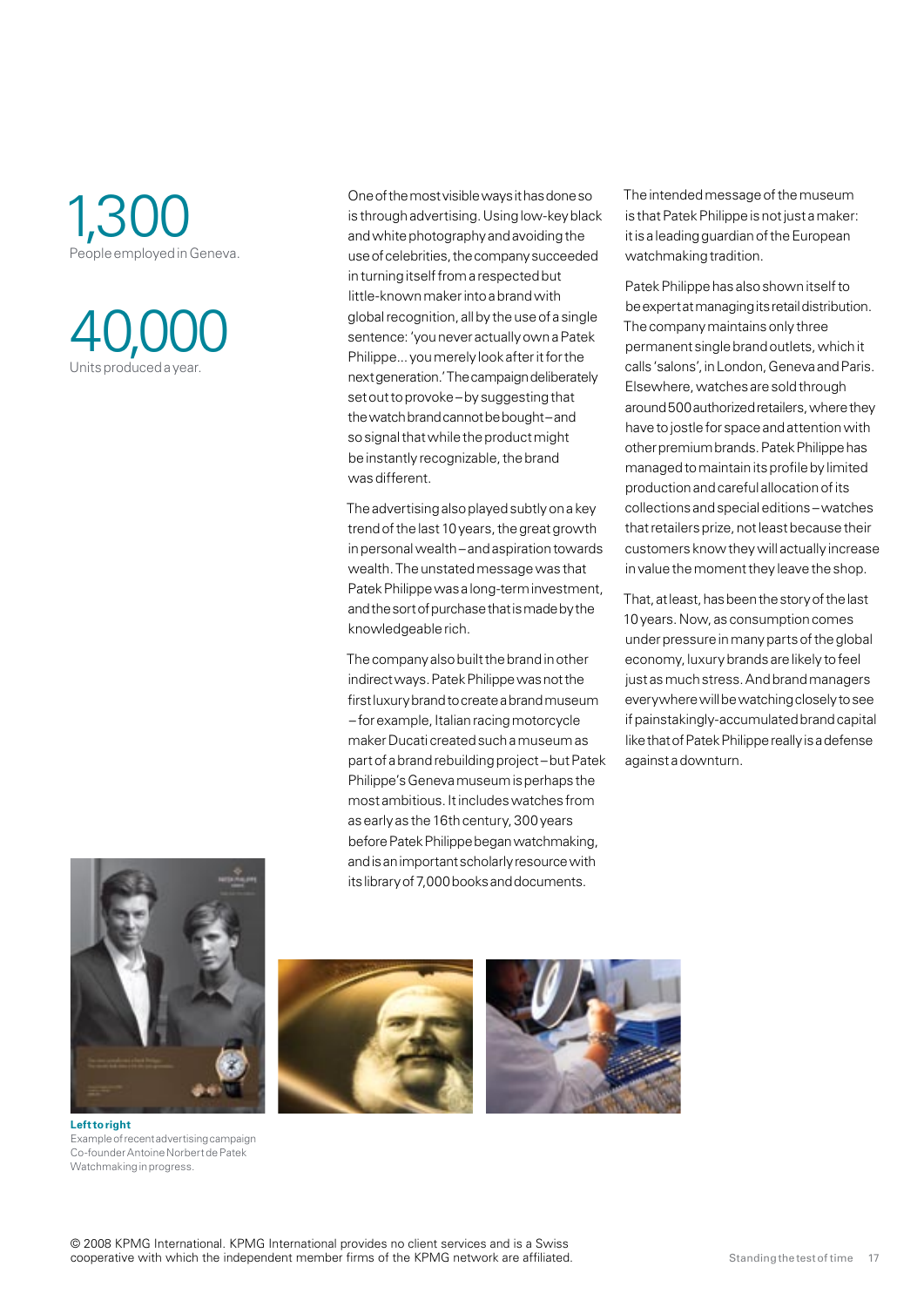### Making your capital work harder

Financial conditions for consumer companies are tough. Direct borrowing costs have risen since the onset of the credit crunch late in 2007, and the availability of capital from alternative sources has been reduced.

Research by KPMG shows that many consumer companies are trying to optimize their management of working capital to keep financing costs down – yet many of those companies are failing to secure the long-term cost reductions that are within their grasp.

KPMG's 2008 CFO survey looks at the cash and working capital strategies of 556 large corporations in Europe and the U.S. The survey found that a very large proportion of these companies – 85 percent – consider that cash management is one of their top strategic priorities. However, only 24 percent of companies consider cash management to be the number one strategic priority.

"Many companies are opting for quick fixes of squeezing supplier payment terms and tightening credit lines to customers," comments Andrew Ashby, KPMG in the U.K.'s Cash and Working Capital. "However, this isn't sustainable and can be detrimental to the business if suppliers or customers fail as a result."

These cross-sectoral results were broadly in line with the results for consumer companies alone. One striking difference was the larger proportion of retail respondents who rate cash management as a number one strategic priority, with over 30 percent of retailers considering it their leading management issue.

#### **Which of the following best describes where cash management ranks as a strategic priority for your business?**

| Number one priority       |  |
|---------------------------|--|
| 20.0%                     |  |
| Food, Drink and Packaging |  |
| 31.9%                     |  |
| Retail                    |  |
| 24.1%                     |  |
| All                       |  |

#### Among the top tier strategic priorities (ie, one of the 3-5 priorities for the whole business)



All

" Squeezing supplier payment terms or tightening customer credit lines isn't sustainable and can be detrimental to the business if suppliers or customers fail as a result."

 **Andrew Ashby** Cash and Working Capital KPMG in the U.K.

### 556

KPMG's 2008 CFO survey looks at the cash and working capital strategies of 556 large corporations in Europe and the U.S.

85% 85 percent consider that cash management is one of their top strategic priorities.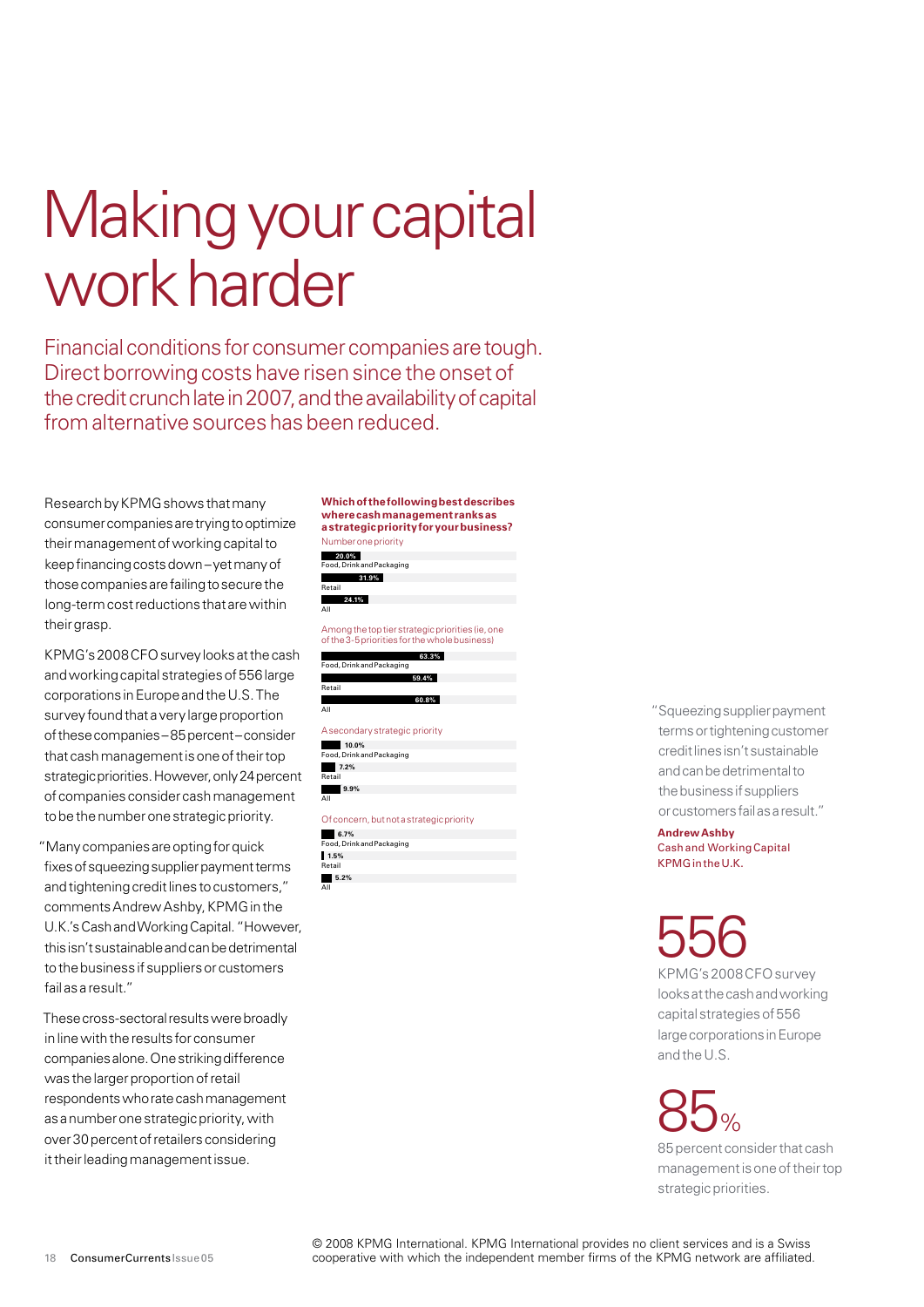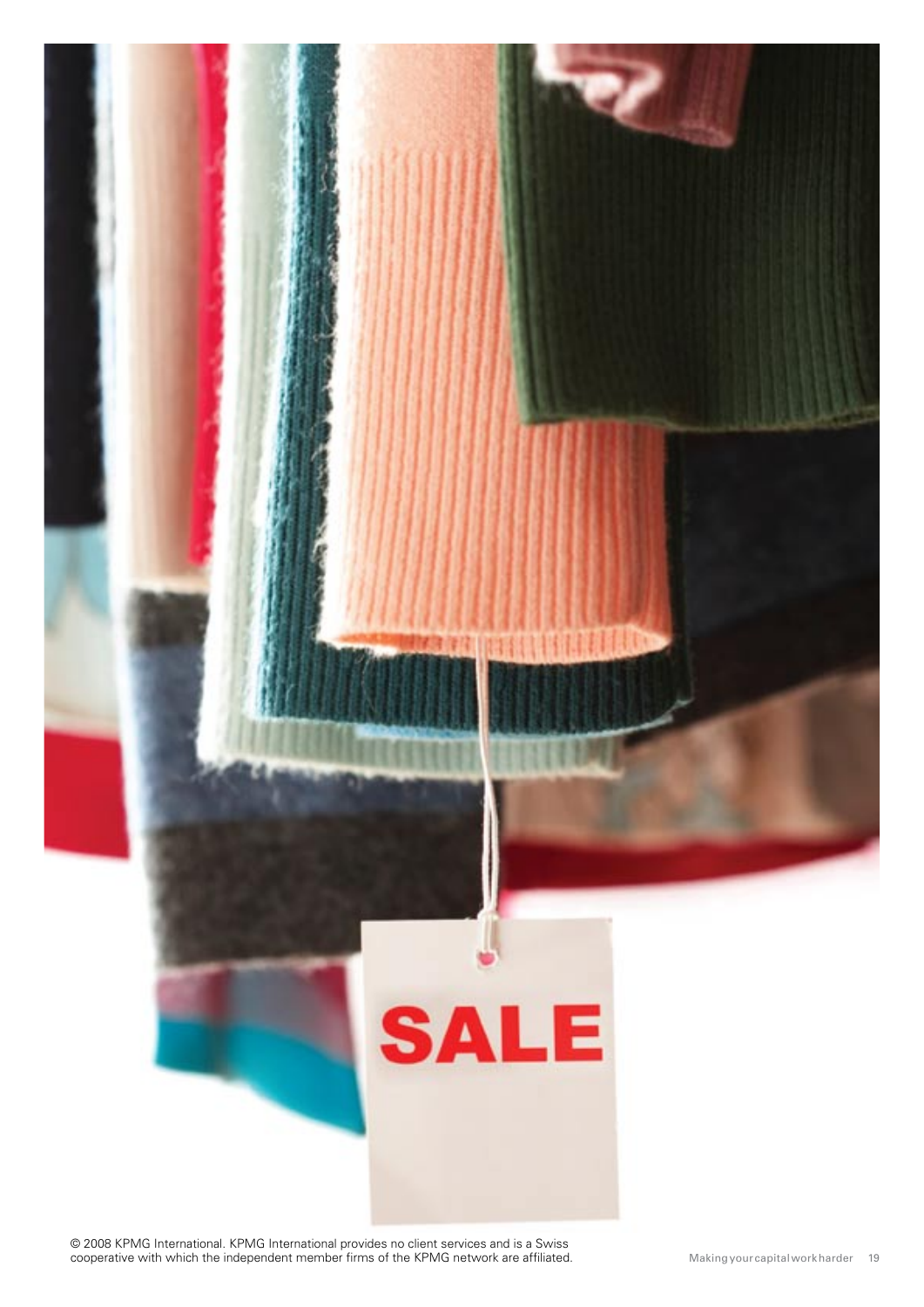### Making your capital work harder

While over 94 percent of all companies forecast their cashflow, and nearly 50 percent of all companies achieve an accuracy rate between plus or minus 10 percent, that falls sharply in the case of retailers. There is a common perception that forecasting cash is difficult in this sector, but KPMG member firms' experience is that it is possible to make significant improvements. Almost three quarters of retailers underestimate cashflow by 20 percent or more.

Andrew Ashby comments: "given current market uncertainty, companies should be rapidly increasing their forward visibility and control of cashflow. Focusing on getting the right people engaged from across the business and making them accountable for accurate cashflow forecasts is critical for success."

Retailers also place a lower priority on working capital management than the sample of all companies, with only a little over half of retailers allocating working capital a high priority – compared to 70 percent of their peers in the food, beverage and packaging sectors, and over 62 percent of all companies.

These results suggest that against the background of sharply-tightening financial conditions, consumer companies are relatively weak on cash and working capital management. But the results also suggest that companies can reduce their capital costs by incentivizing the achievement of cashflow targets.

Consumer companies are less likely than others to incentivize cashflow. While just over three quarters of all companies link cashflow targets to managers' rewards, for food, beverage and packaging companies that falls to 62 percent. Retailers score higher: 79 percent use incentives.

The results of the CFO survey also show a clear link between incentivization and effective control of capital costs. When companies were asked whether working capital had increased or decreased over the last three years, most retailers said working capital had decreased or stayed the same. Less than a fifth of retailers – who overall incentivize to a high degree – said that working capital had deteriorated. Companies in the food, beverage and packaging sector, who incentivize less, also had less success in reducing working capital. Only 40 percent of those companies had managed either to reduce working capital or maintain it at the same level; 60 percent had seen an increase. Among those companies that had run a working capital improvement program, again retailers were more successful in sustaining the improvement over time.

#### **Over the past 12 months, please estimate the level of accuracy of your cashflow forecasting** Under by more than 30%

#### Food, Drink and Packaging Retail All **12.4% 29.2% 7.1%**

#### Under by 30%

Food, Drink and Packaging **3.6% 15.4%** Retail П **10.9%**

#### Under by 20%

All

Food, Drink and Packaging Retail All **24.6% 18.3% 14.3%** Food, Drink and Packaging **7.1%** Retail All **20.0% 23.8%** Under by 10%

#### **On target**

| 39.3%                     |  |
|---------------------------|--|
| Food, Drink and Packaging |  |
| <b>I</b><br>6.2%          |  |
| Retail                    |  |
| 14.2%                     |  |
| All                       |  |

#### Over by 10%

| 17.9%                     |  |
|---------------------------|--|
| Food, Drink and Packaging |  |
| 0%                        |  |
| Retail                    |  |
| 10.4%                     |  |
| All                       |  |
|                           |  |

#### Over by 20%

| 3.6%   |                           |  |  |
|--------|---------------------------|--|--|
|        | Food, Drink and Packaging |  |  |
| 3.1%   |                           |  |  |
| Retail |                           |  |  |
| 5.1%   |                           |  |  |
| All    |                           |  |  |

#### Over by 30%

| 0%                        |  |
|---------------------------|--|
| Food, Drink and Packaging |  |
| $ 0\%$                    |  |
| Retail                    |  |
| т<br>2.5%                 |  |
| All                       |  |

#### Over by more than 30%

| 7.1%                      |  |
|---------------------------|--|
| Food, Drink and Packaging |  |
| 1.5%                      |  |
| Retail                    |  |
| 2.4%                      |  |
| All                       |  |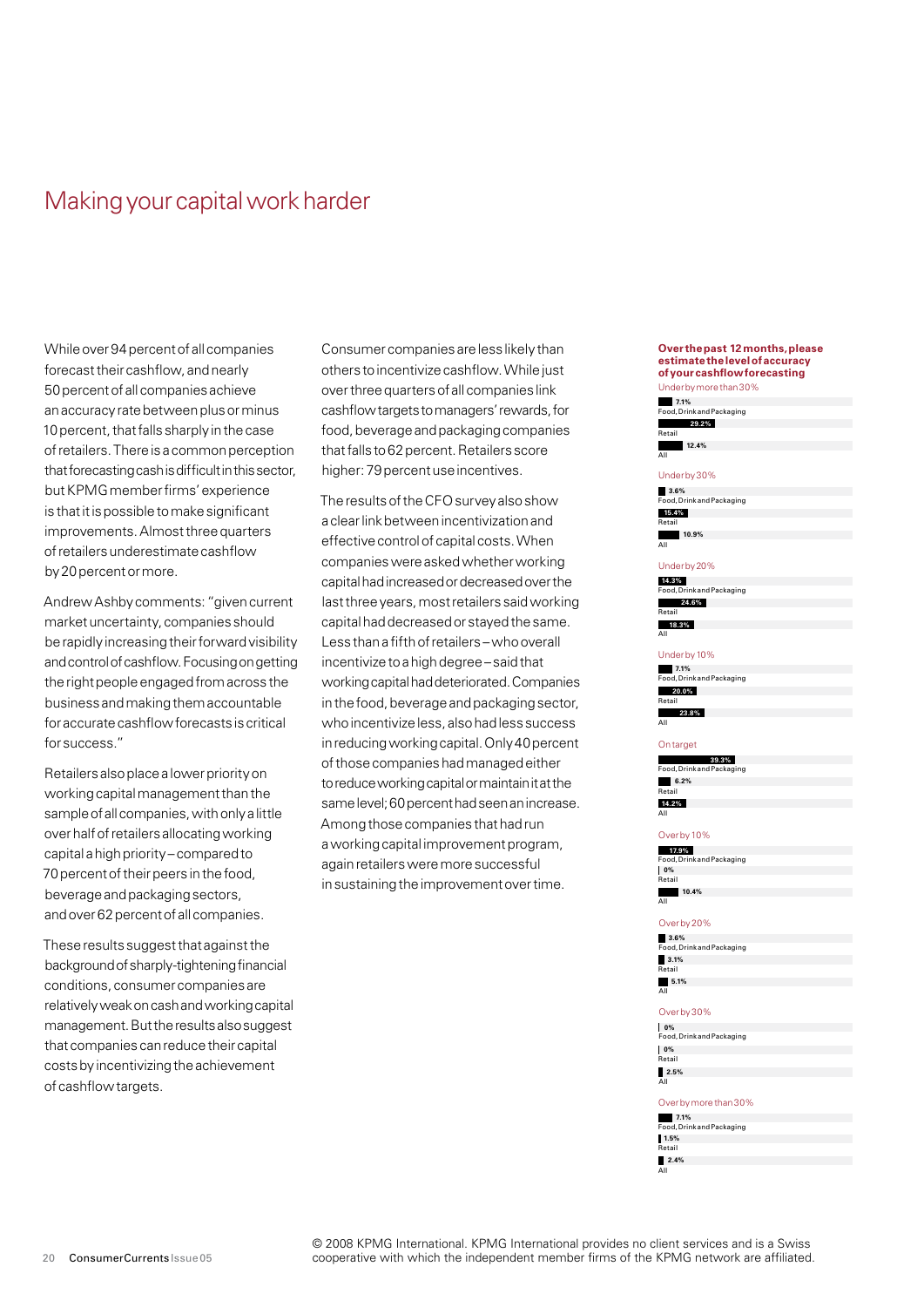**Are cashflow targets part of the centives management teams' in zation, and ntage of the se targets? package is linked to tho package at your organi if so, about what perce** No

#### Food, Drink and Packaging **21.0% 37.9%**

Retail All **23.9%**

#### Yes, 25% or more linked

Food, Drink and Packaging **10.3%** Retail **8.1% 14.3%**

#### Yes, 20% linked

All

All

Food, Drink and Packaging **6.9%** Retail **37.1% 26.7%**

#### Yes, 15% linked

**13.8%**

#### nd Packaging Retail **27.4%**

All **21.2%**

#### Yes, 10% linked

Food, Drink and Packaging **17.2%**

#### **3.2%**

Retail **9.0%**

#### All

Yes, 5% linked

#### **13.9%**

Retail All **4.9%** nd Packaging **3.2%**

KPMG can draw two conclusions from the results. First, that the linking of management rewards to capital cost targets works. Companies that do this have a better record of cashflow improvement and working capital reduction than those that don't. Second, that holding onto gains when it comes to managing capital costs is challenging.

One reason for the difficulty of sustaining improvements may be that the main pressures on working capital are particularly difficult to control. Overall, companies say that in the near future the main upward pressure on working capital will come from customers demanding extended payment terms; from rising commodity prices; and from costs associated with expanding into new global markets.

Adeeb Dhallai of KPMG's Advisory Services in the U.K. says that such complex supply chain pressures mean that companies are more likely to achieve sustainable working capital and cash management improvements through inter-company collaborations that address the entire supply chain. "My experience is that where companies work together with suppliers and customers, then it is far easier to manage and drive down working capital and improve cashflow through the whole chain," says Adeeb Dhallai. "Otherwise you simply end up moving the burden between the companies, and costs just shift backwards and forwards with no long-term gain for anyone."

Companies participating in the CFO survey are also clear about the internal success factors in controlling capital costs and improving cashflow. Over 62 percent of all companies say that consistent executive sponsorship is the most important factor, but that is closely followed by alignment of targets to individuals and departments, good communication of strategy, and an appropriate incentivization strategy.